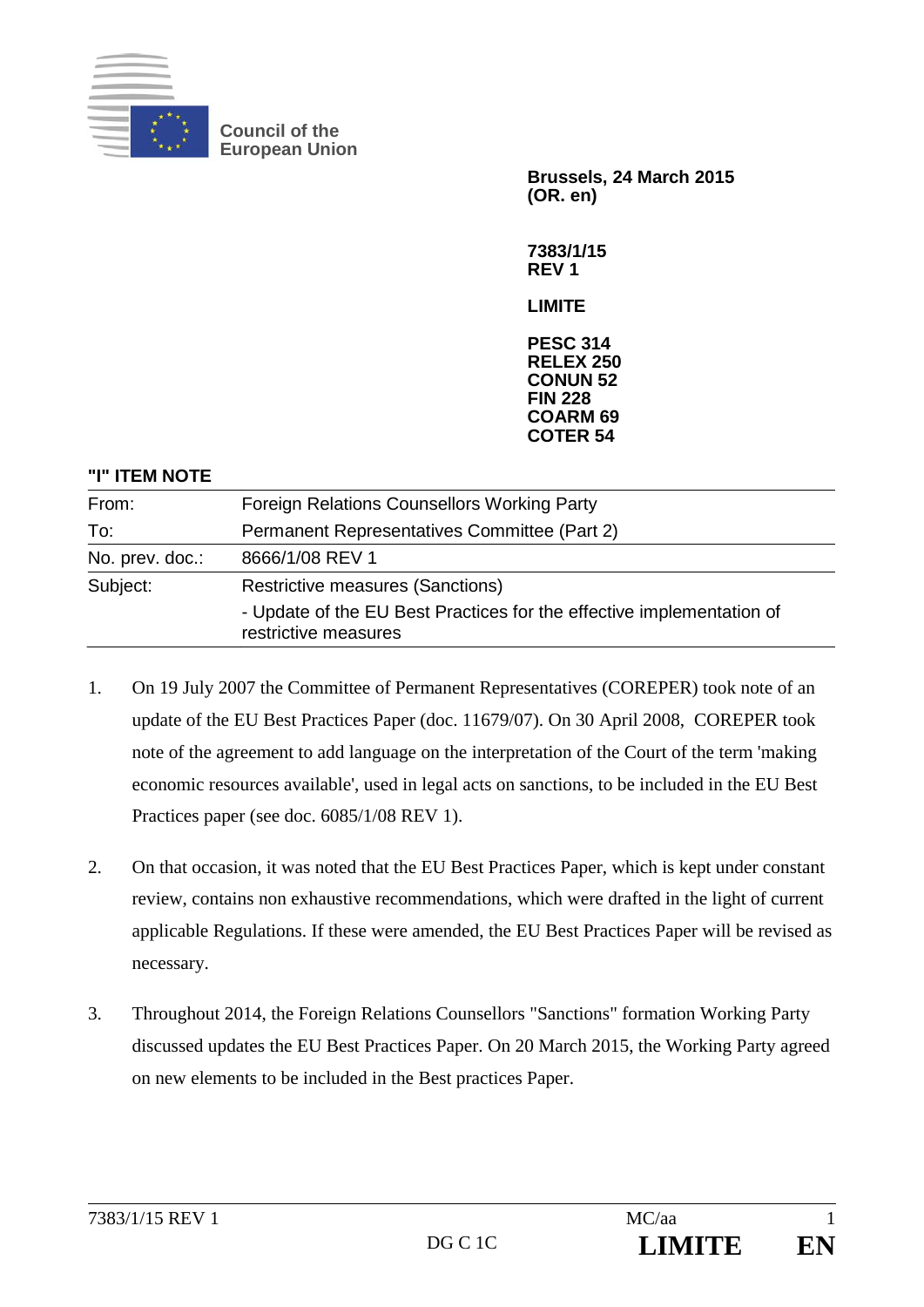- 4. The Working Party will revert to other certain issues at its next meetings with a view to finalise the complete revision of the Paper as soon as possible. In particular discussions on paragraphs 26, 27, 34, 35, 50, 51, 53 ,54, 58, 82, 83, 84, 96 and 101 will continue in the Working Party.
- 5. In view of the above, COREPER is invited to take note of the latest version of the updated EU Best practices Paper, as set out in Annex.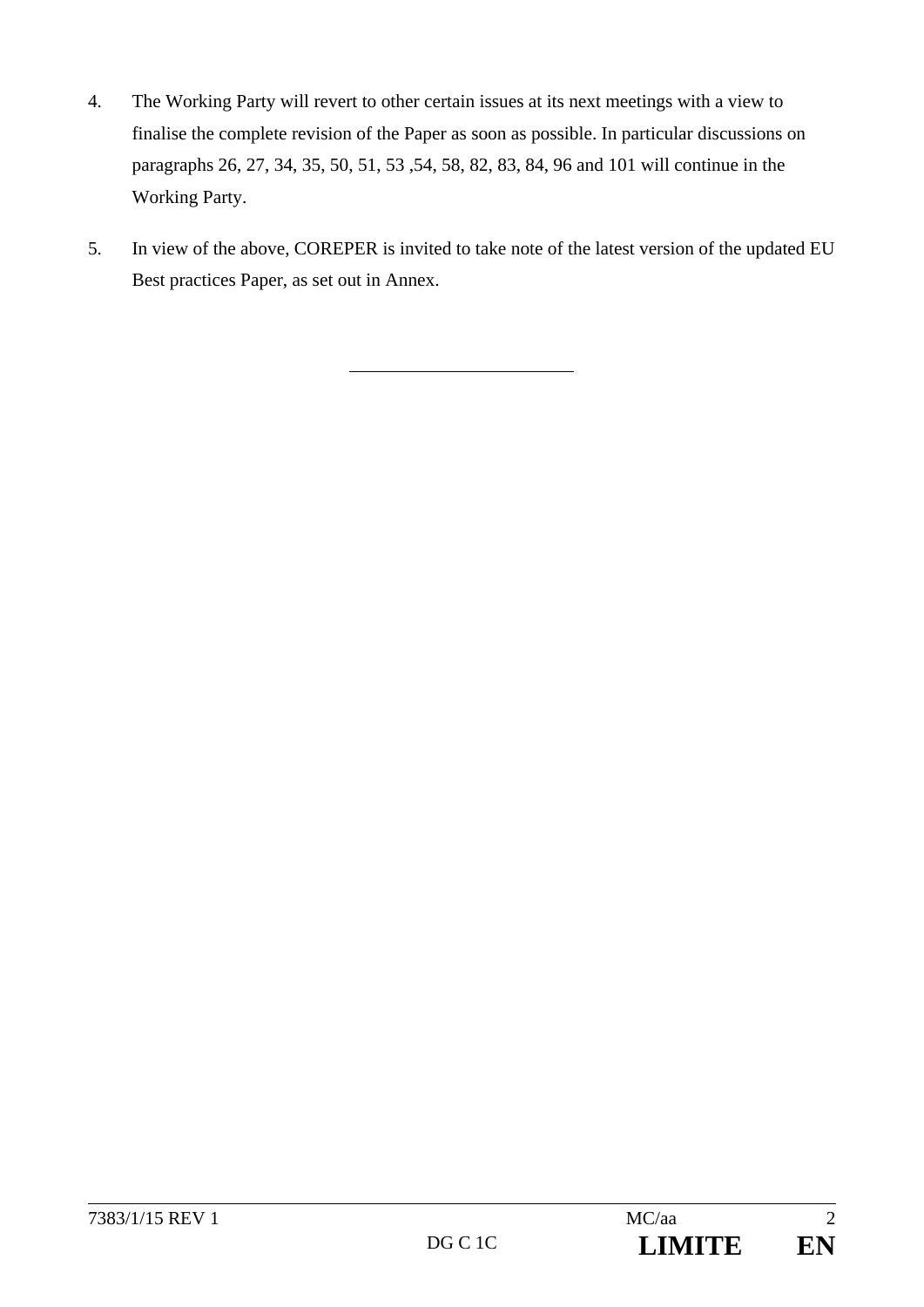## **ANNEX**

## **EU Best Practices**

## **for the effective implementation of restrictive measures**

|                                                                                  | Page |
|----------------------------------------------------------------------------------|------|
| <b>Introduction</b>                                                              |      |
| Designation and identification of persons and entities subject to targeted<br>A. |      |
| restrictive measures                                                             |      |
| <b>Identification of designated persons or entities</b><br>I.                    | 3    |
| II. Claims concerning mistaken identity                                          | 4    |
| <b>III.</b> De-listing                                                           |      |
| B <sub>1</sub><br><b>Financial restrictive measures</b>                          | 10   |
| I.<br><b>Legislative framework</b>                                               | 10   |
| Administrative and judicial freezing, seizure and confiscation<br>II.            | 11   |
| III.<br>Scope of financial restrictive measures                                  | 11   |
| IV.<br>Role of economic operators and citizens                                   | 14   |
| V.<br>Use of information by competent authorities                                | 15   |
| VI.<br><b>Funds</b>                                                              | 16   |
| <b>VII. Economic resources</b>                                                   | 18   |
| <b>VIII. Ownership and control</b>                                               | 21   |
| IX.<br><b>Designated legal entities</b>                                          | 24   |
| X.<br><b>Exemptions</b>                                                          | 25   |
| XI.<br>Guidance when considering requests for exemptions                         | 27   |
| Prohibitions on the provision of goods<br>$\mathcal{C}$ .                        |      |
| D.<br><b>Coordination and cooperation</b>                                        |      |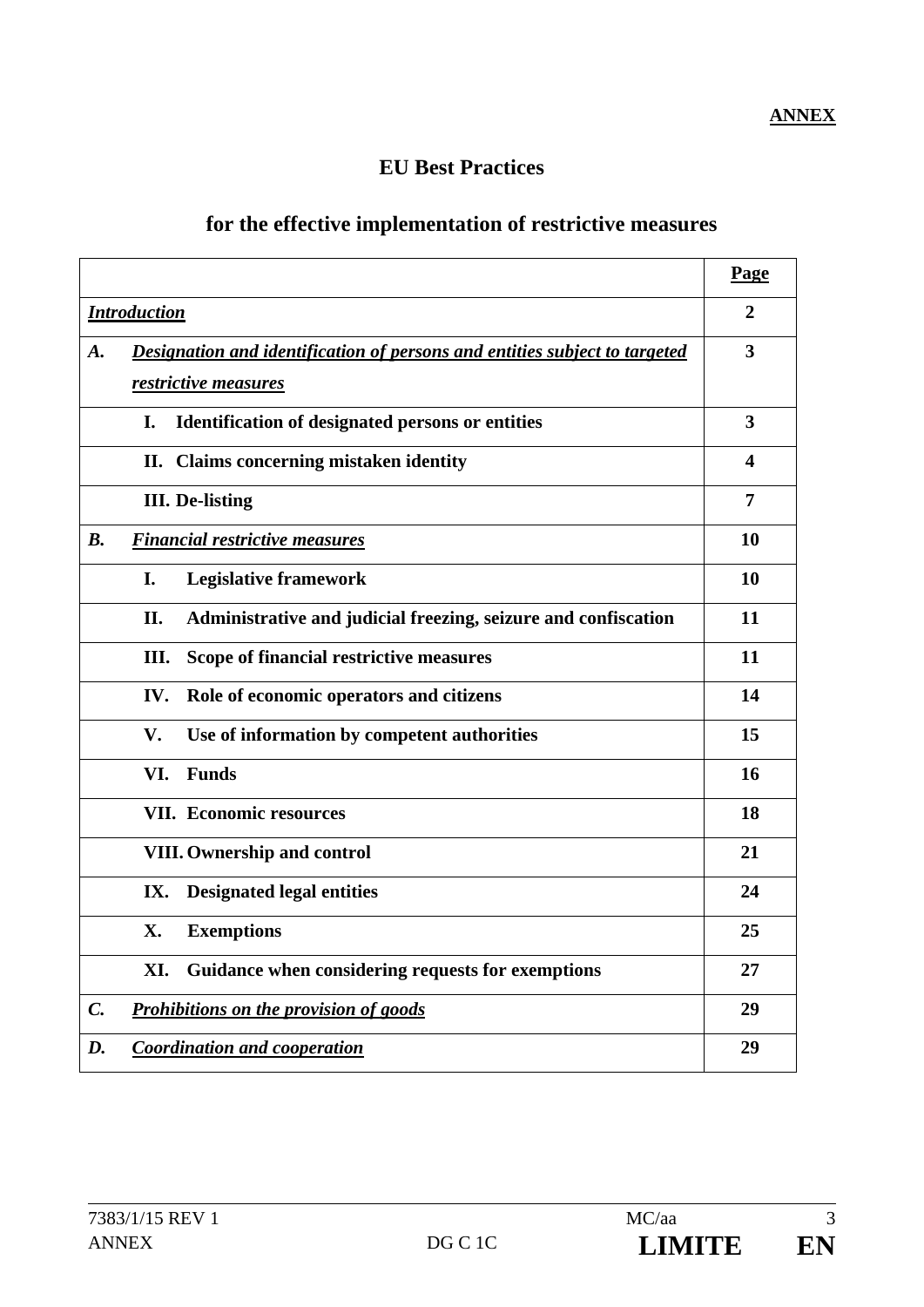## *Introduction*

- 1. On 8 December 2003, the Council adopted Guidelines on implementation and evaluation of restrictive measures in the framework of the CFSP<sup>1</sup> (hereinafter the Guidelines). These Guidelines suggested that a specific Council body be dedicated to the monitoring and follow up of such restrictive measures. Subsequently, on 26 February 2004 COREPER mandated the Foreign Relations Counsellors Working Party, in addition to its existing mandate, to carry out the monitoring and evaluation of EU restrictive measures, while meeting periodically in a specific Sanctions formation, reinforced as necessary including with experts from capitals. The mandate for this formation includes the development of best practices among Member States in implementation of restrictive measures.
- 2. The intention is to keep this paper under constant review, notably with a view to adding best practices with regard to the implementation of restrictive measures.
- 3. The Best Practices are to be considered non exhaustive *recommendations* of a general nature for effective implementation of restrictive measures in accordance with applicable Union law and national legislation. They are not legally binding and should not be read as recommending any action which would be incompatible with applicable Union or national laws, including those concerning data protection.
- 4. The intention of the paper is not to duplicate existing work but to identify key elements in the implementation of sanctions taking into account
	- the specific situation within the European Union's legal system,
	- the review of the current state of implementation of sanctions conducted by RELEX/Sanctions formation,
	- the importance of emphasising some already existing best practices that reflect current priorities of Member States.

 $\overline{a}$ **1** Council document 15579/03, last updated by doc. 11205/12.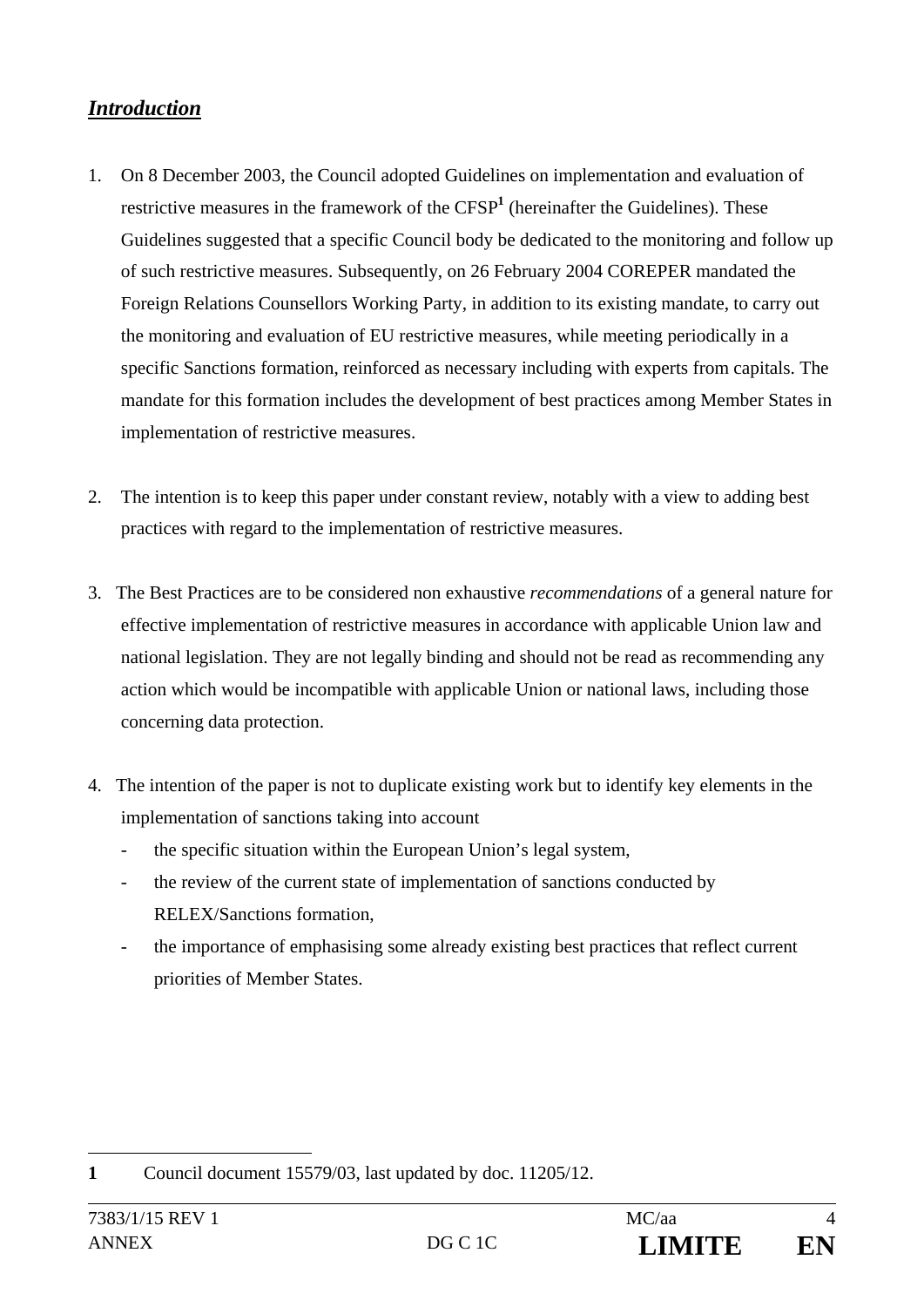In this paper, the term 'exception' refers to uses which are not prohibited by the Regulations, whilst 'exemption' refers to uses which are prohibited unless authorised by a competent authority. In this paper, the words 'shall', 'must' and 'is obliged to' refer to legal obligations whether imposed by EU Regulations or other international, Union or national law; the word 'should' refers to best practice; and the words 'might' and 'may' refer to suggestions which could be appropriate, depending on the circumstances and other relevant laws and procedures.

# *A. Designation and identification of persons and entities subject to targeted restrictive measures*

#### **I. Identification of designated persons or entities**

5. In order to improve the effectiveness of financial restrictive measures and restrictions on admission, and to avoid unnecessary problems caused by homonyms or near-identical names (possibility of "mistaken identity"), as many specific identifiers as possible should be available at the moment of identification and published at the moment of adoption of the restrictive measure. With regard to natural persons, the information should aim to include, in particular, surname and first name (where available also in the original language), with appropriate transliteration as provided for in travel documents or transliterated according to the International Civil Aviation Organisation (ICAO) standards, aliases, sex, date and place of birth, nationality, address, identification or passport number. In any case, ICAO-standard transliteration should be present at all times and in all language versions of the legal act imposing the restrictive measures. With regard to entities, the information should aim to include in particular the full name, principal place of business, place of registration of office, date and number of registration.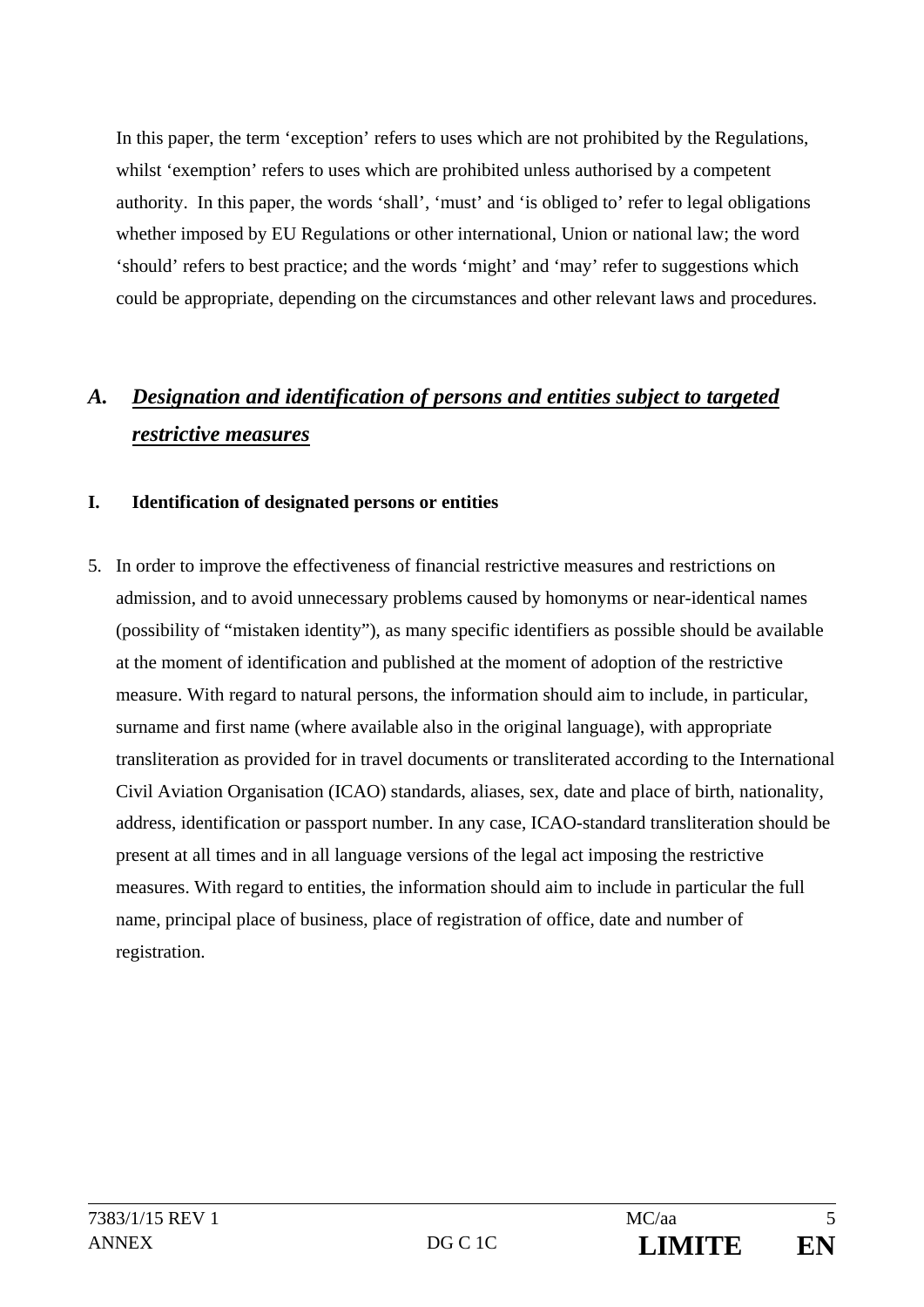- 6. After designation of a (natural or legal) person or entity, a constant review of identifiers should take place in order to specify and extend them, involving all those who can contribute to this effort. Procedures should be in place to ensure this constant review, involving all those who can contribute to this effort, in particular the EU Heads of Mission in the third country concerned, Member States' competent authorities and agencies, and financial institutions. With regard to measures targeting foreign regimes, each incoming Presidency could invite the relevant EU Heads of Missions to review, and where possible amend and/or complement, the identifying information of the designated persons or entities. Updates of the lists with additional identifying information will be adopted as provided for in the basic act.
- 7. The formats of the listing of persons or entities and their identifiers should be harmonised.

#### **II. Claims concerning mistaken identity**

8. If the information on a designated person or entity is limited to that person's/entity's name, implementation of designation may in practice prove to be problematic due to the potentially lengthy list of possible positive targets. This highlights the urgency of further identifiers. However, even if additional identifiers are provided, distinguishing between designated and non-designated persons or entities may still be difficult. It cannot be excluded that in some cases the funds of a person/entity who was not the intended target of the restrictive measures will be frozen, or a person excluded from the territory of the Member States of the EU, due to identifiers that match with those of a designated person/entity. Member States and the Commission should have procedures in place that ensure that their findings on claims concerning alleged mistaken identity are consistent in this regard. Members States, the Commission, the EEAS and the Council should cooperate to refute a positive match that is due to the lack of sufficient identifiers.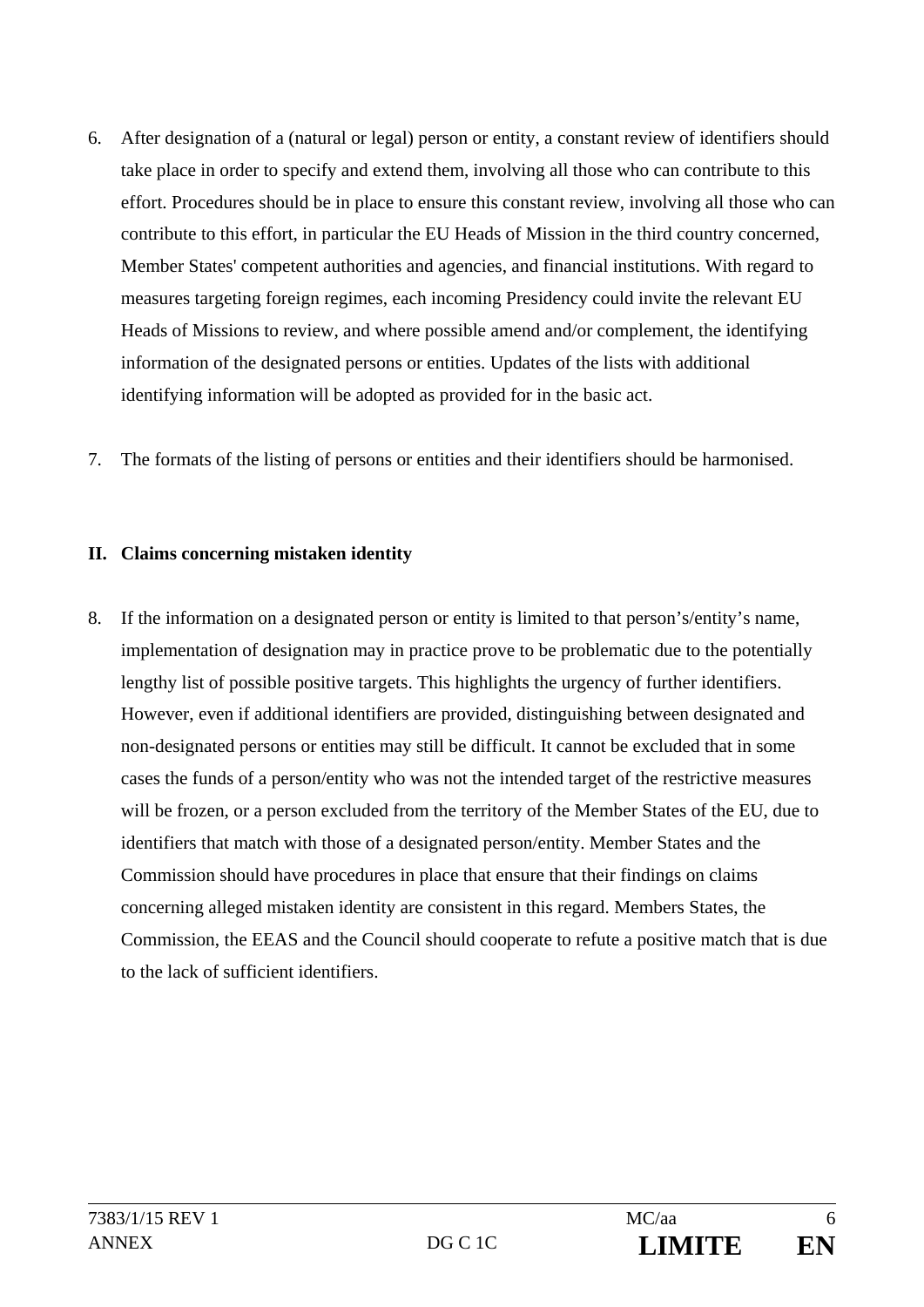9. Nevertheless economic operators should be advised to refrain from entering into business relations with any person or entity that the available identifiers fully match unless it is clear that it is not the same as the designated person or entity. The Member States, the Commission, the EEAS and the Council should share information if they have identified a non-designated person or entity that has identifiers that fully match with the identifiers of the listed person or entity. The limited availability of identifiers cannot justify dealings with a designated person or entity.

#### *a) investigation by the competent authorities*

- 10. If a person/entity whose funds or economic resources are frozen claims that he or she is not the intended target of the restrictive measures, he or she should contact the financial institution where the funds or economic resources were frozen or the competent authority as identified on the websites listed in the annexes of the EU regulations. If a credit or financial institution, or another economic operator, queries whether a customer is in fact a designated person/entity, they should use all sources available to them to establish that customer's identity. If they cannot solve the query, the economic operator should inform the competent authorities of the relevant Member State.
- 11. If a person seeking entry to the EU claims not to be designated pursuant to restrictive measures, and/or when the border/immigration authorities, after having used all sources available to them to establish the identity of that person, query whether this person is in fact the person designated, the border/immigration authorities should inform the competent authorities of the relevant Member State of the claim or query**<sup>2</sup>** .

 **2** Sometimes the immigration authorities will be the competent authorities.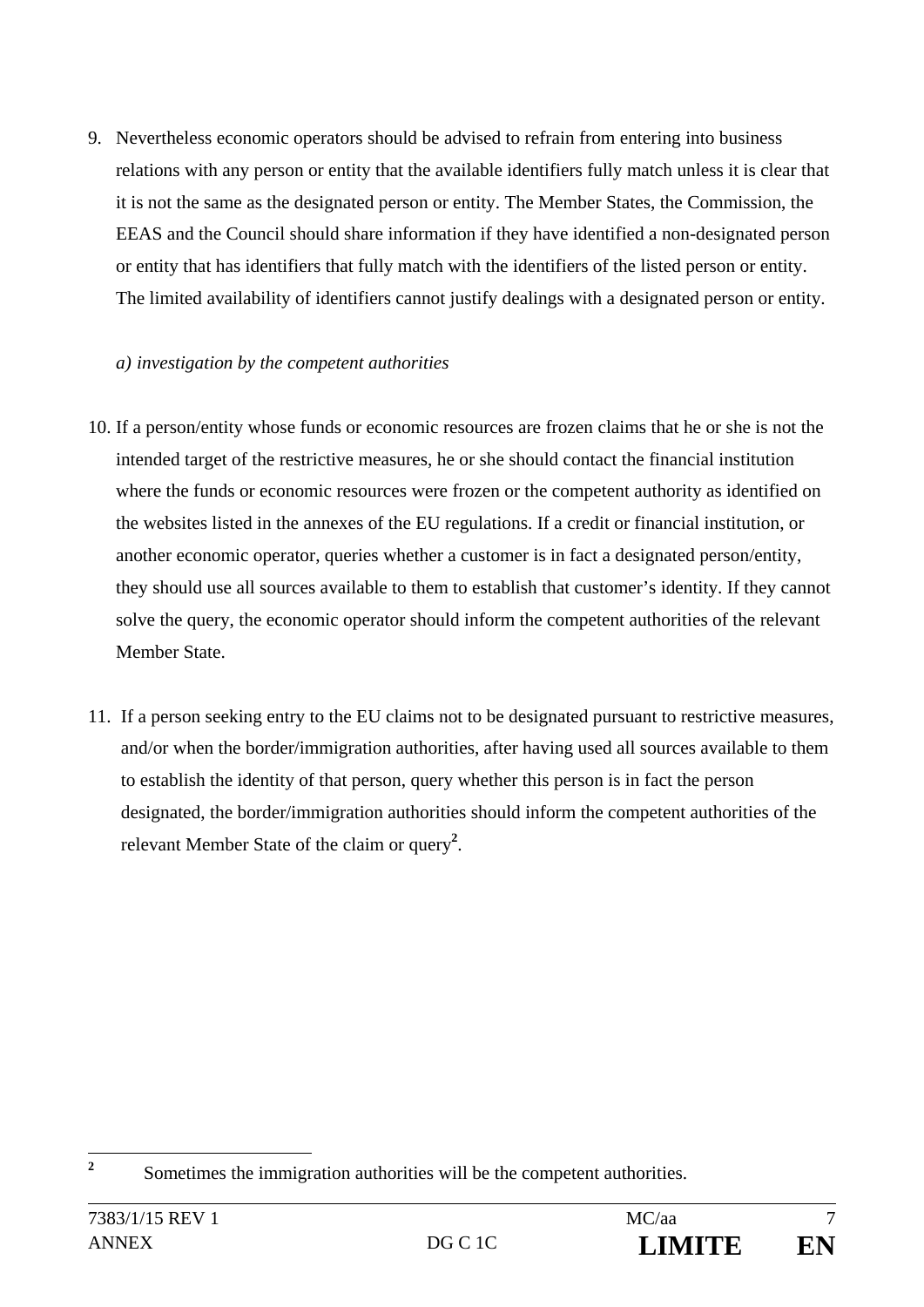12. In both cases the competent authorities should examine the claim or query**<sup>3</sup>** .

## *b) Affirmative conclusion with regard to mistaken identity*

- 13. Where the competent authorities conclude after examination of the matter that, taking all relevant facts and circumstances into account, the person/entity concerned is *not* the designated person/entity, they should inform the person/entity of the finding and/or the economic operators or border/immigration authorities involved. Where appropriate, they should also inform other Member States, the Commission, the EEAS and the Council in particular in light of the possibility that the person/entity concerned will be confronted with similar problems in other Member States.
- 14. Where the competent authorities conclude after examination of the matter that, taking all relevant facts and circumstances into account, the person/entity concerned *is* the designated person/entity, they should inform, as appropriate, the person/entity of the finding and/or the economic operators or border/immigration authorities involved.

## *c) Uncertainty regarding claims*

## **(i) Cases concerning EU autonomous restrictive measures**

15. In case the competent authorities are *not* able to establish the correctness of the claim of mistaken identity, and the claim is not manifestly unfounded, Member States. the Commission and the EEAS should, when relevant, be informed of that claim and the matter should be discussed in Council, possibly on the basis of further information to be provided by the State that made the proposal for designation of the person, or by the EU Heads of Mission in the third country concerned, as appropriate, with a view to determining whether this is indeed a case of mistaken identity.

 **3** In cases of designation pursuant to UNSCRs it may be difficult for the competent authorities to conclude such an examination alone; in such cases the procedure set out in (c) (ii) should be followed.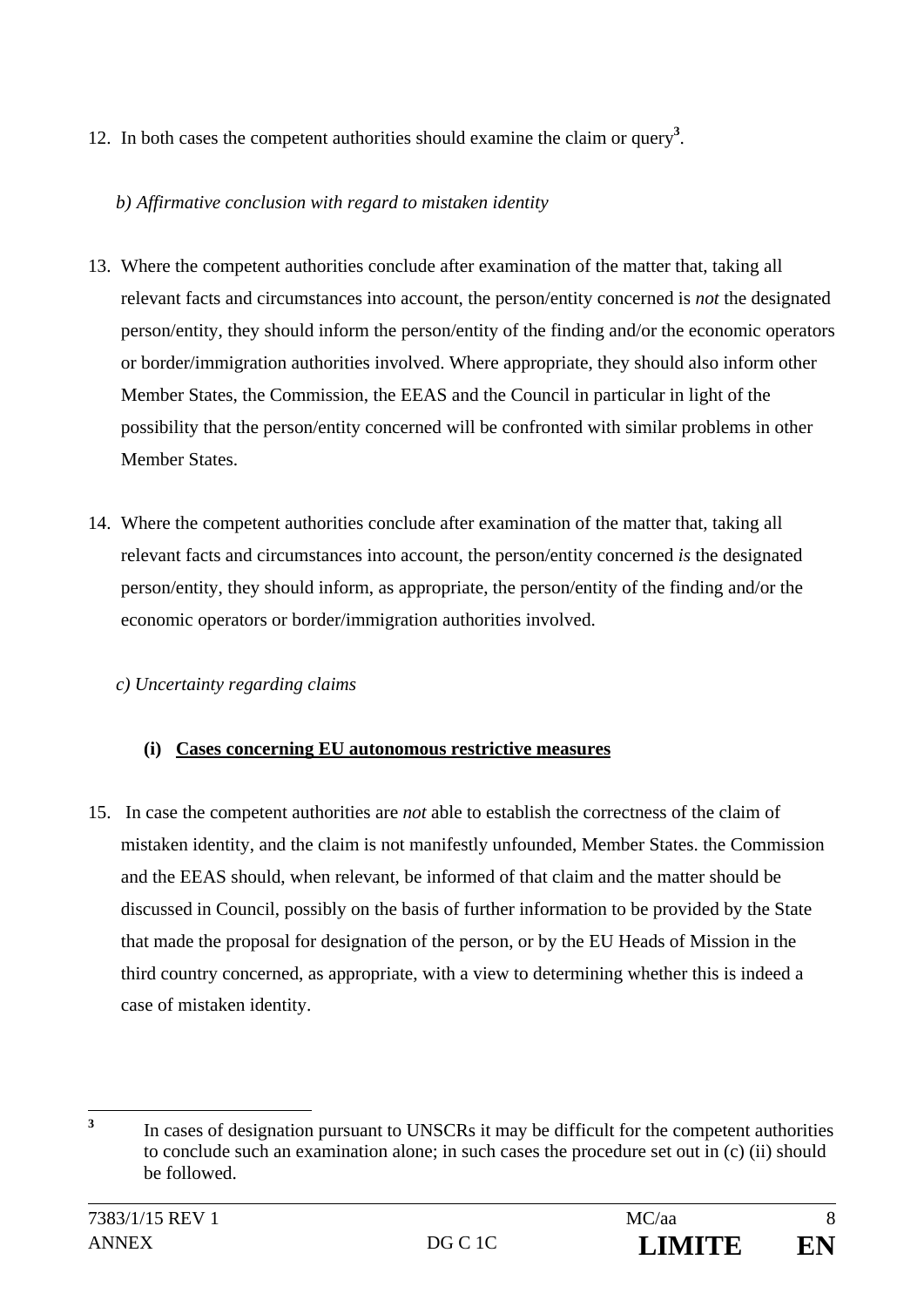## **(ii) Cases concerning restrictive measures imposed pursuant to UN Security Council Resolutions**

- 16. In case the competent authorities are *not* able to establish the correctness of the claim of mistaken identity, and the claim is not manifestly unfounded, Member States and the Commission should be informed of that claim, when relevant. The UN Sanctions Committee established by the relevant UNSC Resolution, and where possible, through that Committee, the State that made the proposal for designation, should be consulted by the Member State that investigated the claim or by the Commission. Where appropriate, the matter could be referred to that Committee for an authoritative finding. Any such authoritative finding should be communicated to Member States and the Commission.
	- *d) Judicial findings*
- 17. If a court or tribunal of a Member State has made a decision on any claims regarding mistaken identity, it should be communicated by the competent authorities of that State to all other Member States, the Commission and the EEAS.

## **III. De-listing**

#### *a) de-listing with regard to EU autonomous sanctions*

18. A transparent and effective de-listing procedure is essential to the credibility and legitimacy of restrictive measures. Such a procedure could also improve the quality of listing decisions. Delisting could be appropriate in various cases, including evidence of mistaken listing, a relevant subsequent change in facts, emergence of further evidence, death of a listed person or the liquidation of a listed entity. Essentially de-listing is appropriate wherever the criteria for listing are no longer met.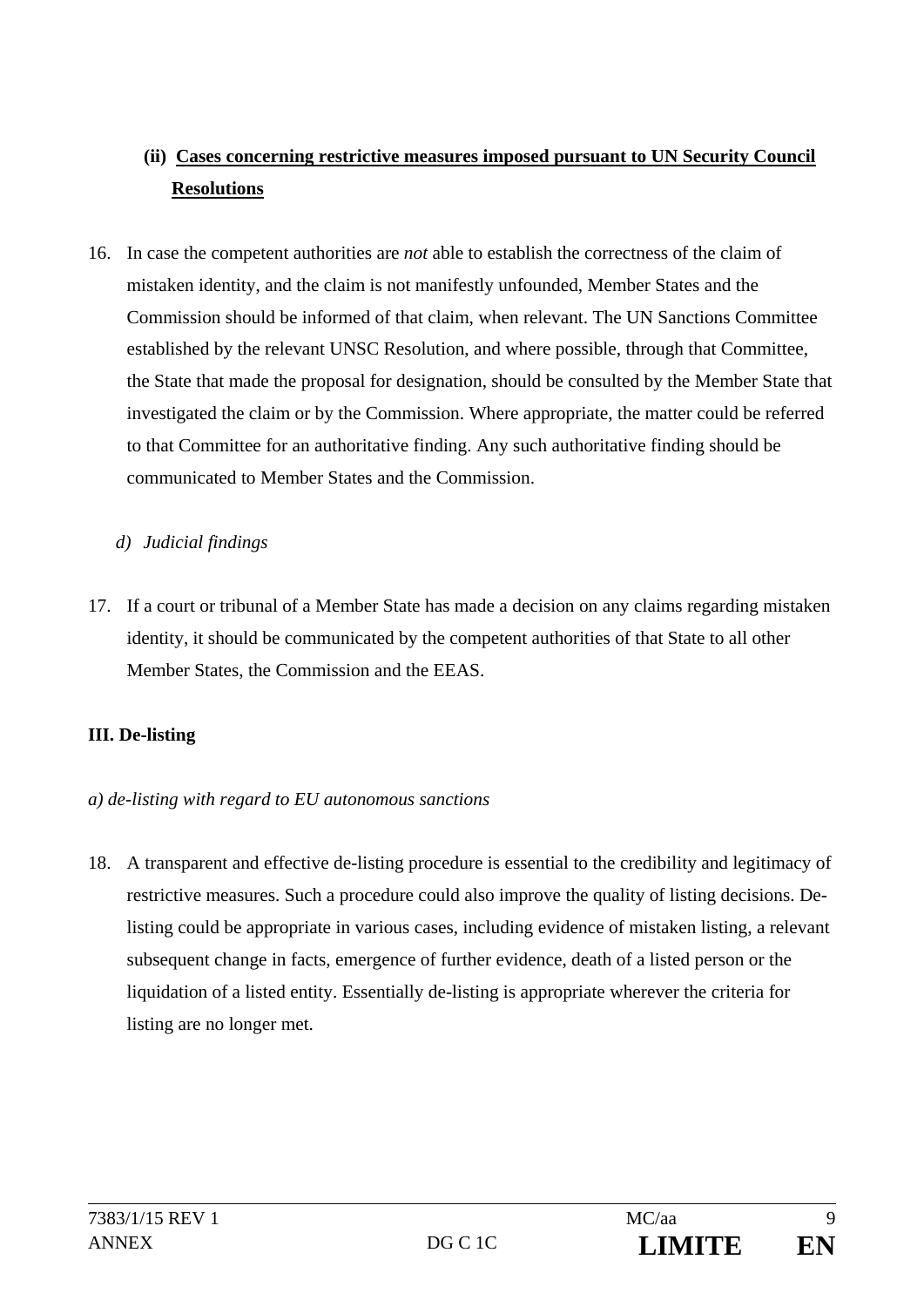- 19. When considering a request for de-listing**<sup>4</sup>** , all relevant information should be taken into account. Apart from submission of requests for de-listing, a regular review, as provided for in the relevant legal act, involving all Member States, shall take place in order to examine whether there remain grounds for keeping a person or entity on the list.
- 20. While preparing such regular reviews, the State that proposed the listing should be asked for its opinion on the need to maintain the designation and all Member States should consider if they have additional relevant information to put forward. Any decision to de-list should be implemented as swiftly as possible.
- 21. Listed persons and entities may institute proceedings against an act addressed to them. Such proceedings are heard in the General Court of the EU. An appeal to the judgment of the General Court is heard by the European Court of Justice.
- 22. The annulment of the acts imposing restrictive measures against a person or entity does not take effect immediately after the judgment made by the Court unless explicitly stated in the judgment. The effects of any acts that have been annulled in the first instance are maintained until expiry of the period for bringing an appeal to the European Court of Justice (two months and ten days from notification of the judgment). During that period, the relevant EU institution can remedy the infringements established by adopting, if appropriate, new restrictive measures with respect to the persons and entities concerned. Alternatively, the EU institution can bring an appeal, in which case the listing remains in full force pending the appeal. After that period of two months and ten days, the restrictive measures against this person or entity will end or could remain in full force, depending on whether or not the institution or other actors decide to take any of the steps mentioned above.

*b) de-listing in the UN (focal point, Ombudsperson)* 

 **4** For procedural details on de-listing requests with regard to EU autonomous measures see the Guidelines, Annex I, paragraphs 19 and 20.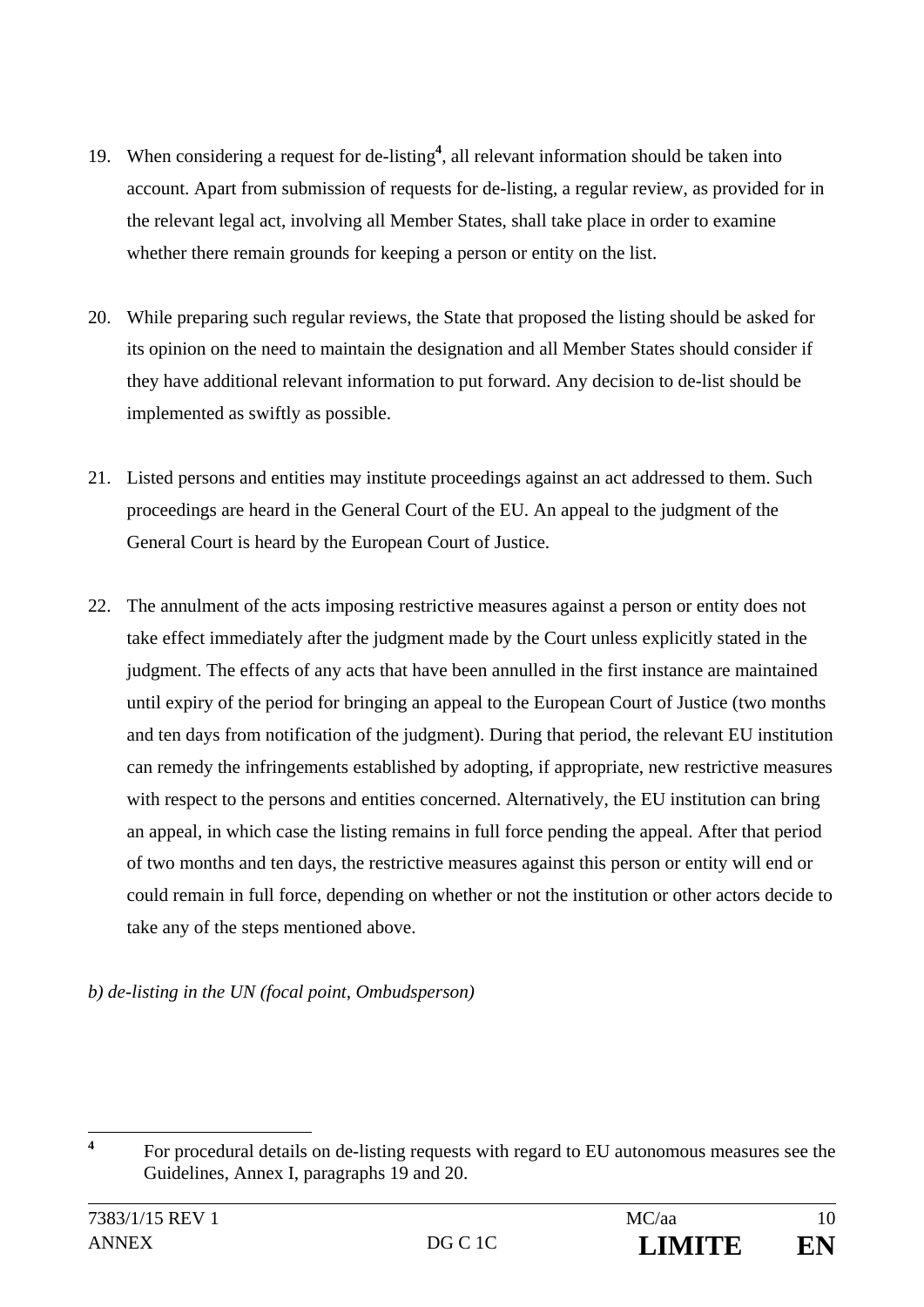- 23. On 19 December 2006 the Security Council of the UN adopted resolution 1730 (2006) by which a focal point to receive de-listing requests was established by the Secretary-General within the Secretariat. Petitioners, other than those whose names are inscribed on the Al-Qaida Sanctions List, can submit de-listing requests either through the focal point or through their State of residence or citizenship. Petitioners whose names are inscribed on the Al-Qaida Sanctions List can submit their de-listing requests through the Office of the Ombudsperson.**<sup>5</sup>**
- 24. If a person is de-listed from the UN sanctions list, relevant amendments are made to the corresponding legal acts of the EU.

 **5** For procedural details on delisting requests with regard to the UN measures, see http://www.un.org/sc/committees.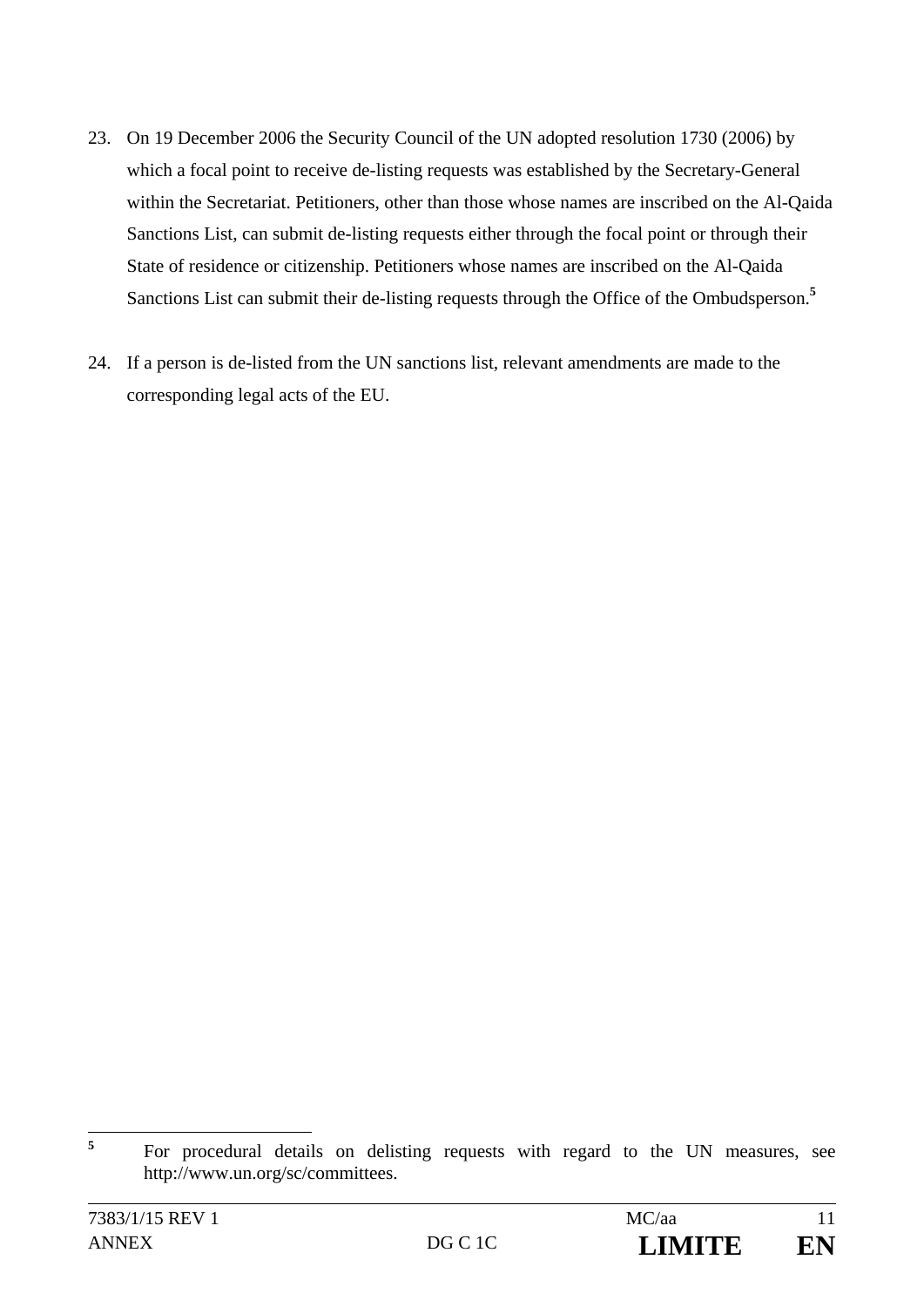## *B. Financial restrictive measures*

#### **I. Legislative framework**

- 25. EU regulations imposing freezing measures are directly applicable in EU Member States and are not required to be transposed into national law. However, sanctions regulations require that Member States adopt legislation providing for penalties for breaching restrictive measures. They also provide that Member States shall designate the competent authorities referred to in the regulations and identify them on the websites listed in annexes thereto, which may imply implementation measures at the national level. In addition to legislation adopted by the Union, Member States should, if necessary, have in place additional legislative framework, laws or regulations to freeze funds and financial assets and economic resources of persons and entities subject to restrictive measures on national level, including persons or entities involved in terrorist acts, and to prohibit the making available of funds and economic resources to or for the benefit of such persons and entities, in particular by way of administrative freezing measures and/or through the use of judicial freezing orders having equivalent effects. This should be in line with relevant FATF standards, particularly Recommendation 6 on targeted financial sanctions related to terrorism and terrorism financing**<sup>6</sup>** .
- 26. Such measures should enable the national authorities to order and obtain the freezing without delay of all funds and economic resources belonging to, or owned, controlled or held by, the designated person or entity located in the Member State concerned and could also target persons and entities having their roots, main activities and objectives within the European Union. They should also provide a basis for freezing measures pending decision-making on EU measures implementing UNSC resolutions.**<sup>7</sup>**

 **6** FATF standards comprise the Forty Recommendations on Combating Money Laundering and the Financing of Terrorism & Proliferation, available at http://www.fatfgafi.org/media/fatf/documents/recommendations/pdfs/FATF\_Recommendations.pdf. **<sup>7</sup>**

Without prejudice to the adoption of an EU regulation on restrictive measures against EU internal terrorist, based on Article 75 of the TFEU.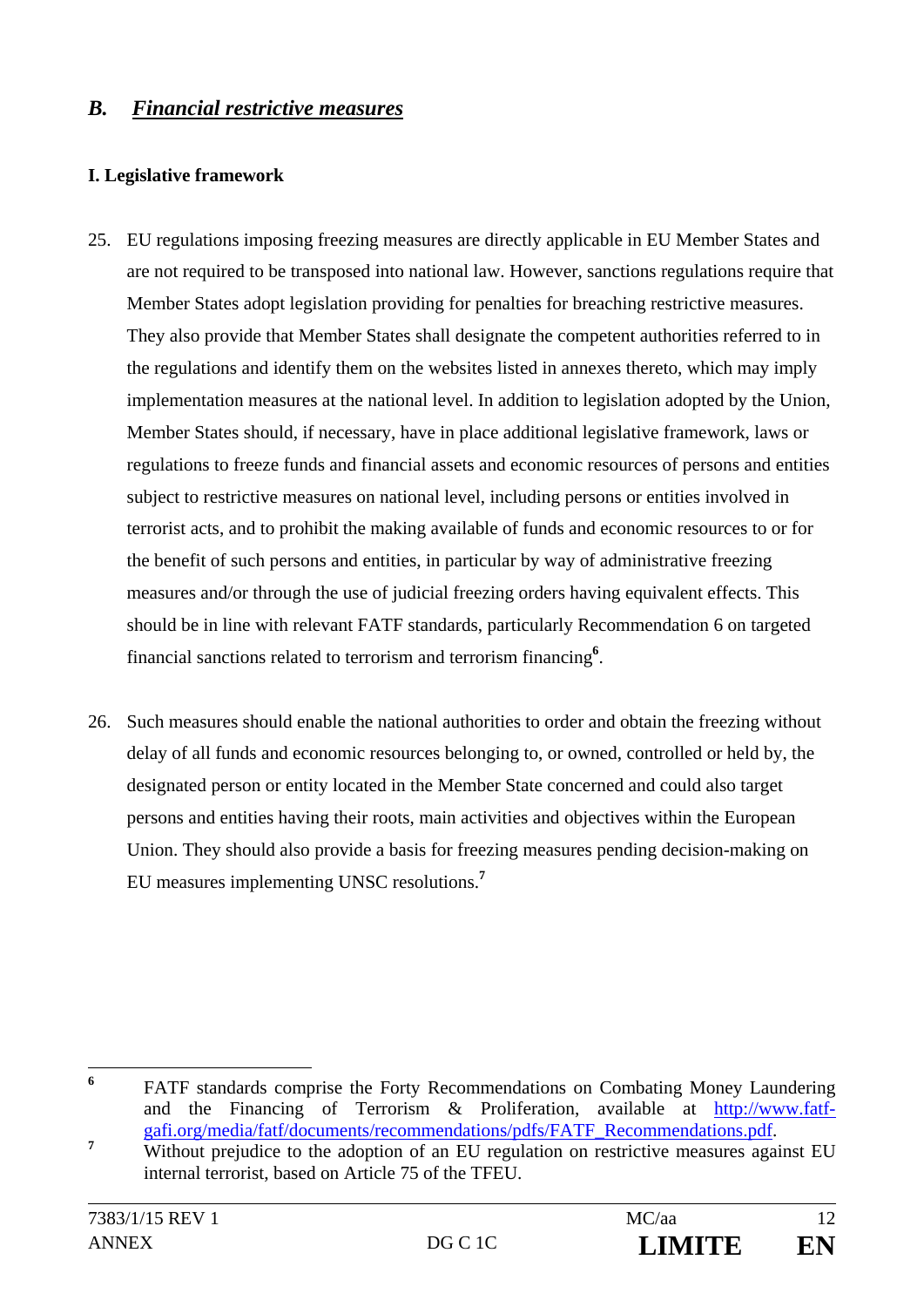27. The following parts set out best practices for implementation of Union freezing measures and can also provide relevant guidance on implementation of national freezing measures.

#### **II. Administrative and judicial freezing, seizure and confiscation**

- 28. In general terms, administrative freezing could be considered as primarily an act providing the basis for comprehensively preventing all uses made of frozen funds and economic resources and of all transactions by a person or entity, designated by a competent authority. Administrative freezing is to be distinguished from judicial freezing, seizure and confiscation which cannot be imposed within the scope of restrictive measures, only as a national enforcement measure.
- 29. If the national legislation on penalties applicable in case of breaching sanctions provides for it**8** , preventive freezing, seizure and confiscation may be applied as a penalty for infringing restrictive measures.

#### **III. Scope of financial restrictive measures**

- 30. Financial restrictive measures, in the context of EU Regulations, consist of: - freezing of funds and economic resources of designated persons and entities, and - a prohibition on making funds and economic resources available to such persons and entities.
- 31. The terms 'freezing of funds', 'freezing of economic resources', 'funds' and 'economic resources' are defined and exceptions and exemptions to the measures are provided in each Regulation. Some standard wording for this purpose is set out in the Guidelines.

 $\overline{a}$ 

<sup>8</sup> Sanctions regulations require that Member States adopt legislation providing for penalties for breaching restrictive measures, see paragraph 19.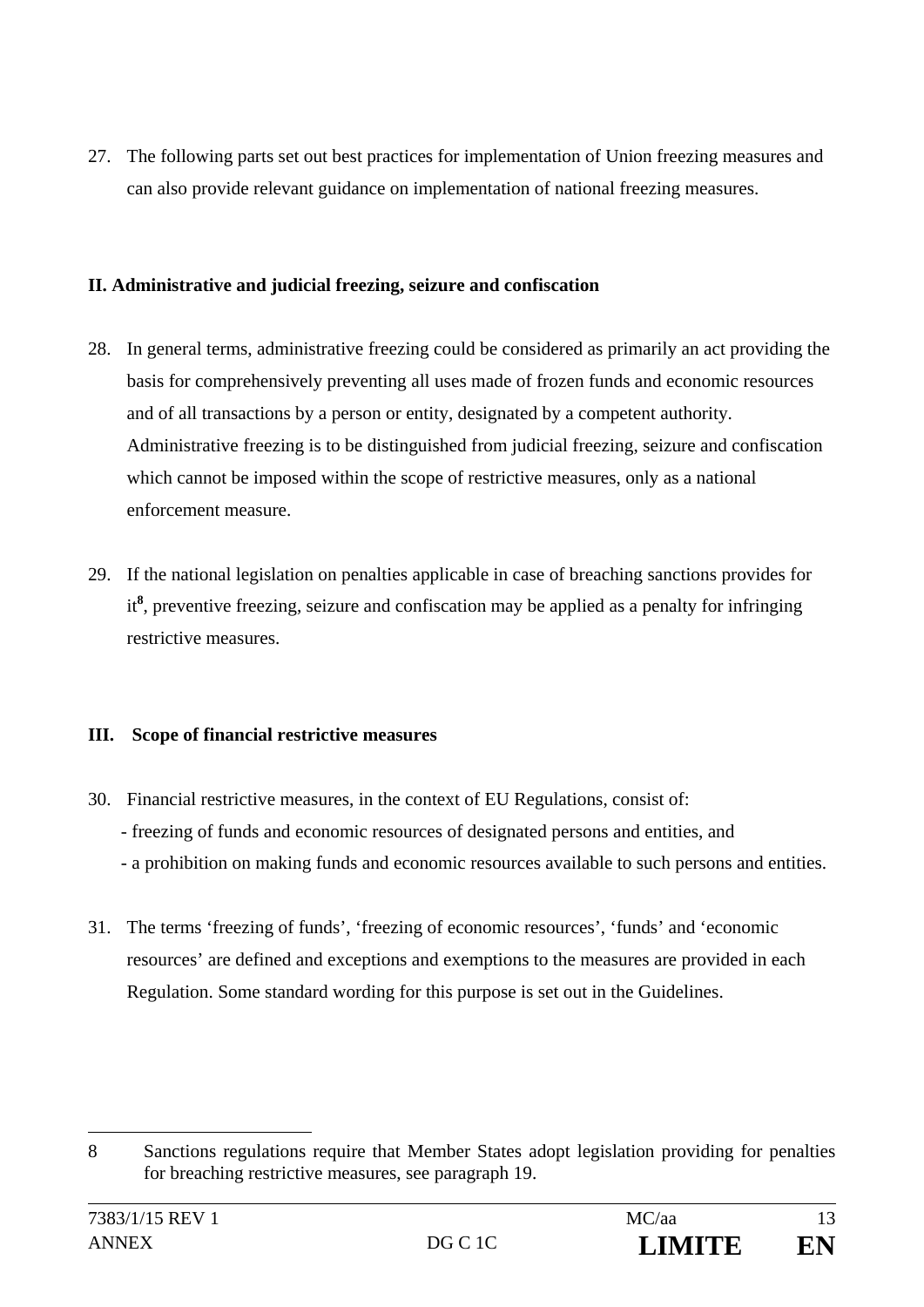- 32. Financial restrictive measures do not involve a change in ownership of the frozen funds and economic resources and are not punitive measures.
- 33. Once in force, the Regulations imposing freezing measures override all incompatible contractual arrangements. Thus Regulations shall apply notwithstanding any rights conferred by or obligations provided for in any contract entered into before their entry into force and shall preclude the completion of acts which implement contracts concluded before the entry into force of the Regulations**<sup>9</sup>** .
- 34. The freezing covers all funds and economic resources belonging to or owned by designated persons and entities, and also to those held or controlled by such persons and entities. Holding or controlling should be construed as comprising all situations where, without having a title of ownership, a designated person or entity is able lawfully to dispose of or transfer funds or economic resources he, she or it does not own, without any need for prior approval by the legal owner. A designated person is considered as holding or controlling funds or economic resources, *inter alia*, if he or she:

(a) has banknotes or debt certificates issued to bearer,

(b) has movable goods on his or her premises which he or she owns jointly with a nondesignated person or entity,

(c) has received full or similar powers to represent the owner, allowing him or her to order the transfer of funds he or she does not own (e.g. for the purpose of managing a specific bank account), or

(d) is a parent or guardian administering a bank account of a minor in accordance with the applicable national law.

The notions of ownership and control in the context of the prohibition on making funds and economic resources available are developed in section B part VIII.

**9**

Judgment in Möllendorf, C-117/06, EU:C:2007:596, paragraph 62.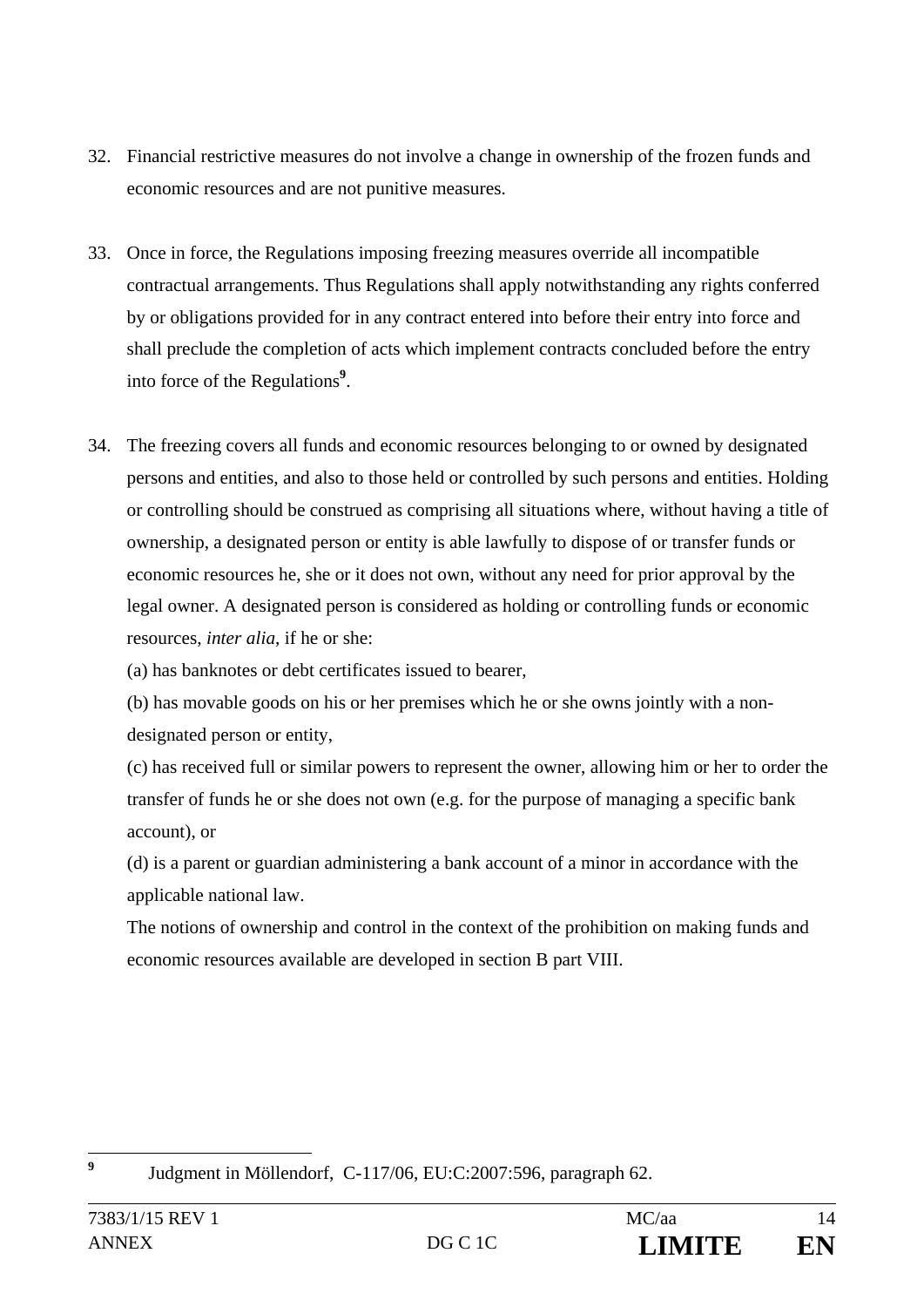- 35. In principle, the freezing should not affect funds and economic resources which are neither owned by or belonging to, nor held or controlled by designated persons and entities. Thus, for example, the funds and economic resources of the non-designated employer of a designated person are not covered, unless they are controlled or held by that person. In the same vein, the funds and economic resources of a non-designated entity having separate legal personality from a designated person or entity are not covered, unless they are controlled or held by the designated person or entity. However, even so, funds and economic resources jointly owned by a designated person or entity and a non-designated one are in practice covered in their entirety.
- 36. The non-designated person or entity may subsequently request an authorisation to use such funds and economic resources, which may include severing the joint ownership so that person's share can be unfrozen.

#### *Non-liability*

37. No person or entity carrying out freezing, while acting without negligence and in good faith that such action is in accordance with a Regulation, shall be held liable**<sup>10</sup>** vis-à-vis the affected person or entity. Actions of persons and entities may not give rise to liability if the persons or entities did not know or did not have reasonable cause to suspect that it would infringe restrictive measures. To this effect a non-liability clause has been included in most Regulations as well as standard wording has been elaborated in Part III G of the Guidelines.

 $10$ **<sup>10</sup>**Including criminally, see judgment in Mohsen Afrasiabi and others, C-72/11, EU:C:2011:874, paragraph 55).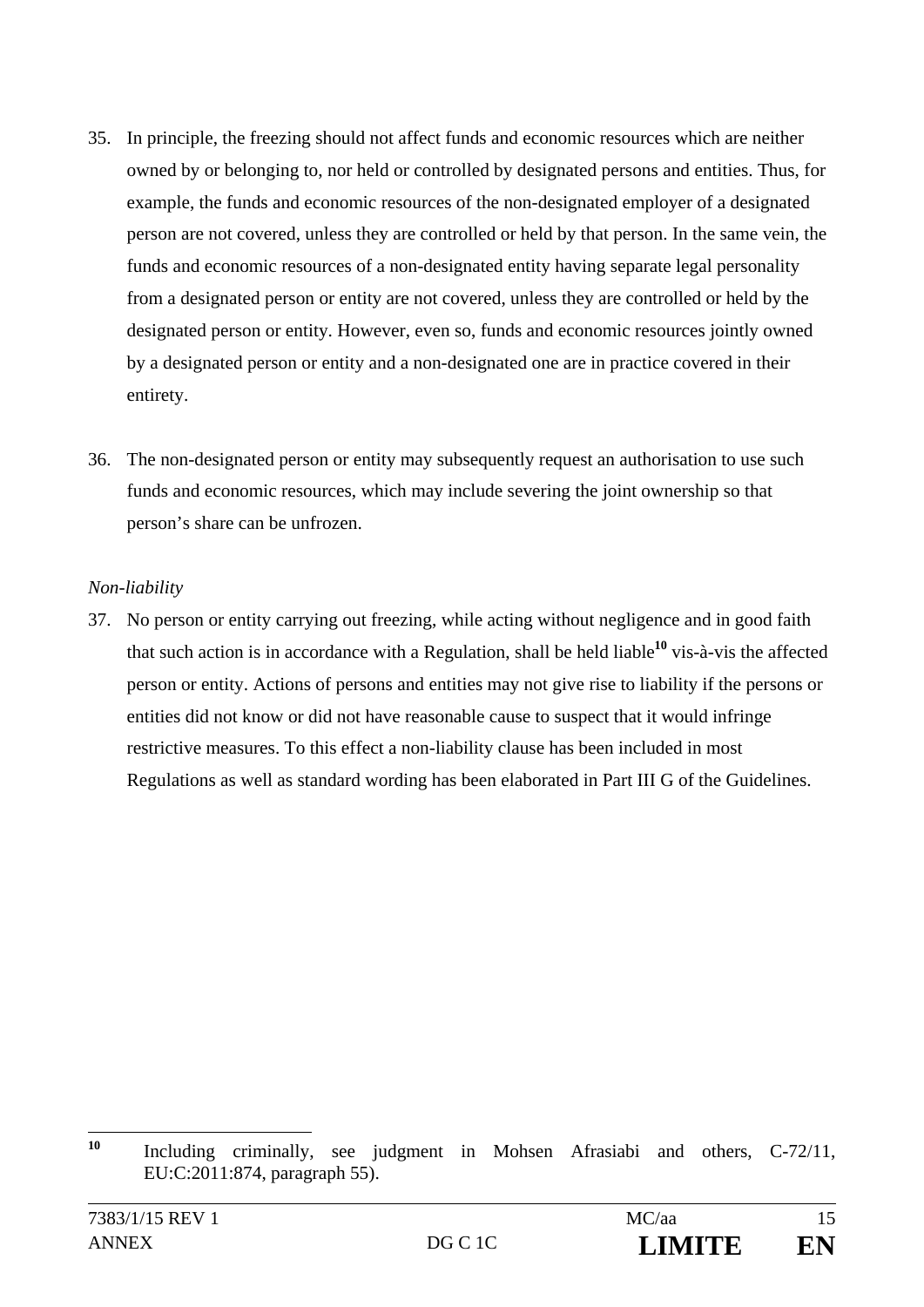#### *No claims*

38. Any person or entity complying with the obligations under the Regulations shall not be held liable *vis-à-vis* a designated person or entity for any damage that may be suffered by the latter as a result. The onus of proving that satisfying such a claim for damages is not prohibited is on the person seeking the enforcement of that claim. To this effect a no claims clause has been included in several Regulations as well as standard wording has been elaborated in Part III H of the Guidelines.

#### **IV. Role of economic operators and citizens**

- 39. Regulations imposing freezing measures apply, *inter alia*, to EU legal entities and other economic operators, including financial and credit institutions, doing business in whole or in part in the EU, and to EU nationals.
- 40. Anti-money laundering legislation imposes certain requirements on certain businesses and professions to verify the identity of customers and to refrain from anonymous transactions in certain circumstances. In some instances, the Regulations imposing financial restrictive measures may create additional obligations on economic operators to 'know their customers'. For that purpose, refer also to Section B Part VIII on ownership and control.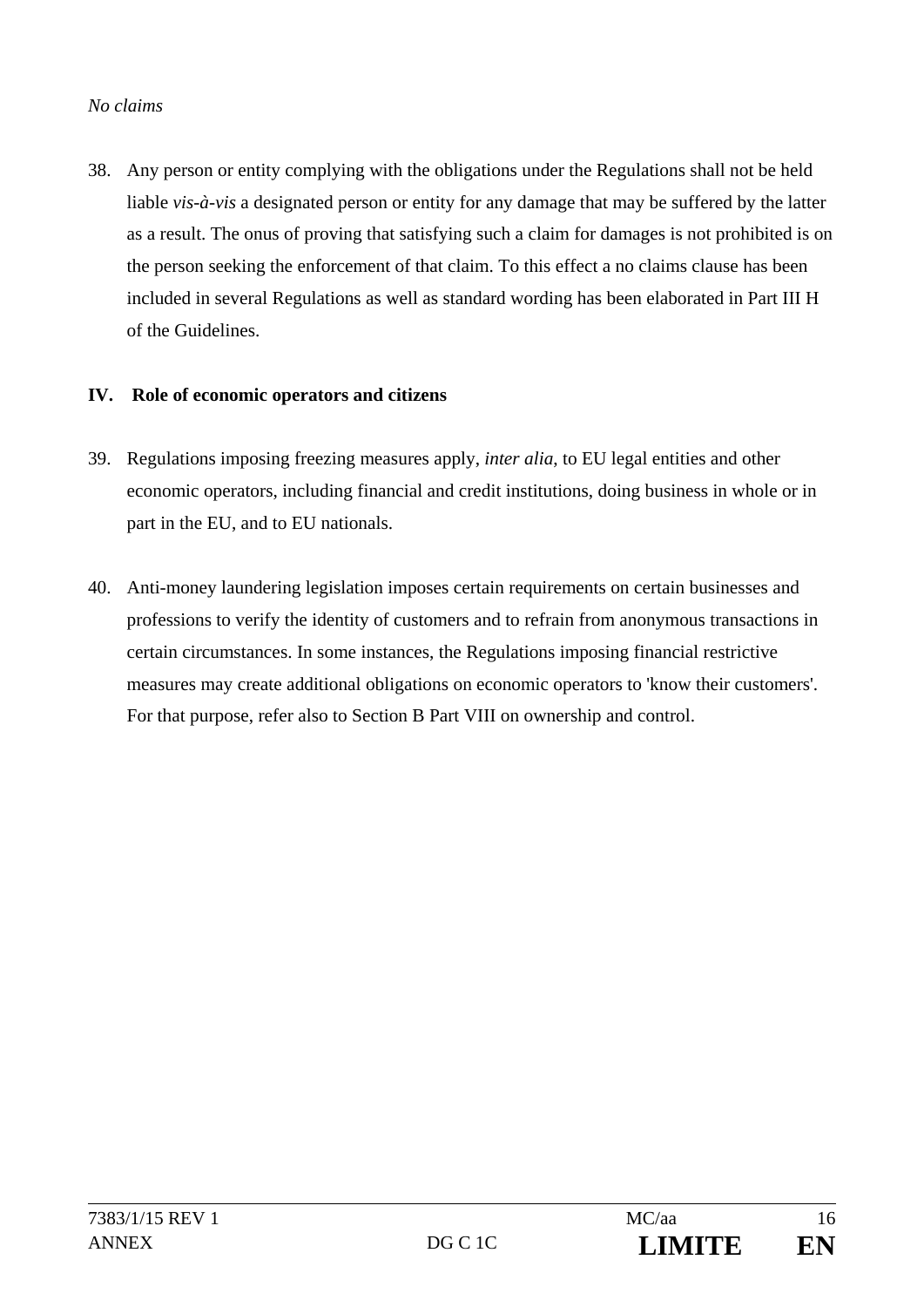41. All persons and entities subject to the Union jurisdiction are obliged to inform the competent authorities of any information at their disposal which would facilitate the application of the financial restrictive measures. This includes details of any accounts frozen (account holder, number, value of funds frozen), and other details which may be useful e.g., data on the identity of designated persons or entities and, where appropriate, details of incoming transfers resulting in the crediting of a frozen account in accordance with the specific arrangements for financial and credit institutions, attempts by customers or other persons to make funds or economic resources available to a designated person or entity without authorisation, and information that suggests the freezing measures are being circumvented. They are also obliged to co-operate with competent authorities in verification of information. Where appropriate, they could also provide details concerning persons and entities having names that are very similar or identical to designated parties.

#### **V. Use of information by competent authorities**

- 42. The Regulations provide that competent authorities may use the information they receive only for the purposes for which it was provided. These purposes include ensuring the effective implementation of the measures and law enforcement and, where provided in the Regulation, co-operation with the relevant UN sanctions committee. Thus, as provided for in relevant Regulations or under relevant national legislation, competent authorities are permitted to exchange the information with, *inter alia*:
	- the Commission, the Council, the EEAS and the competent authorities of other Member States,
	- law enforcement authorities, relevant courts and tribunals in charge of enforcement of the Regulations imposing freezing measures and anti-money laundering legislation,
	- other investigating and prosecuting authorities,
	- the competent UN sanctions committee, and,
	- to the extent necessary for the application of the financial restrictive measures or to prevent money laundering, credit and financial institutions.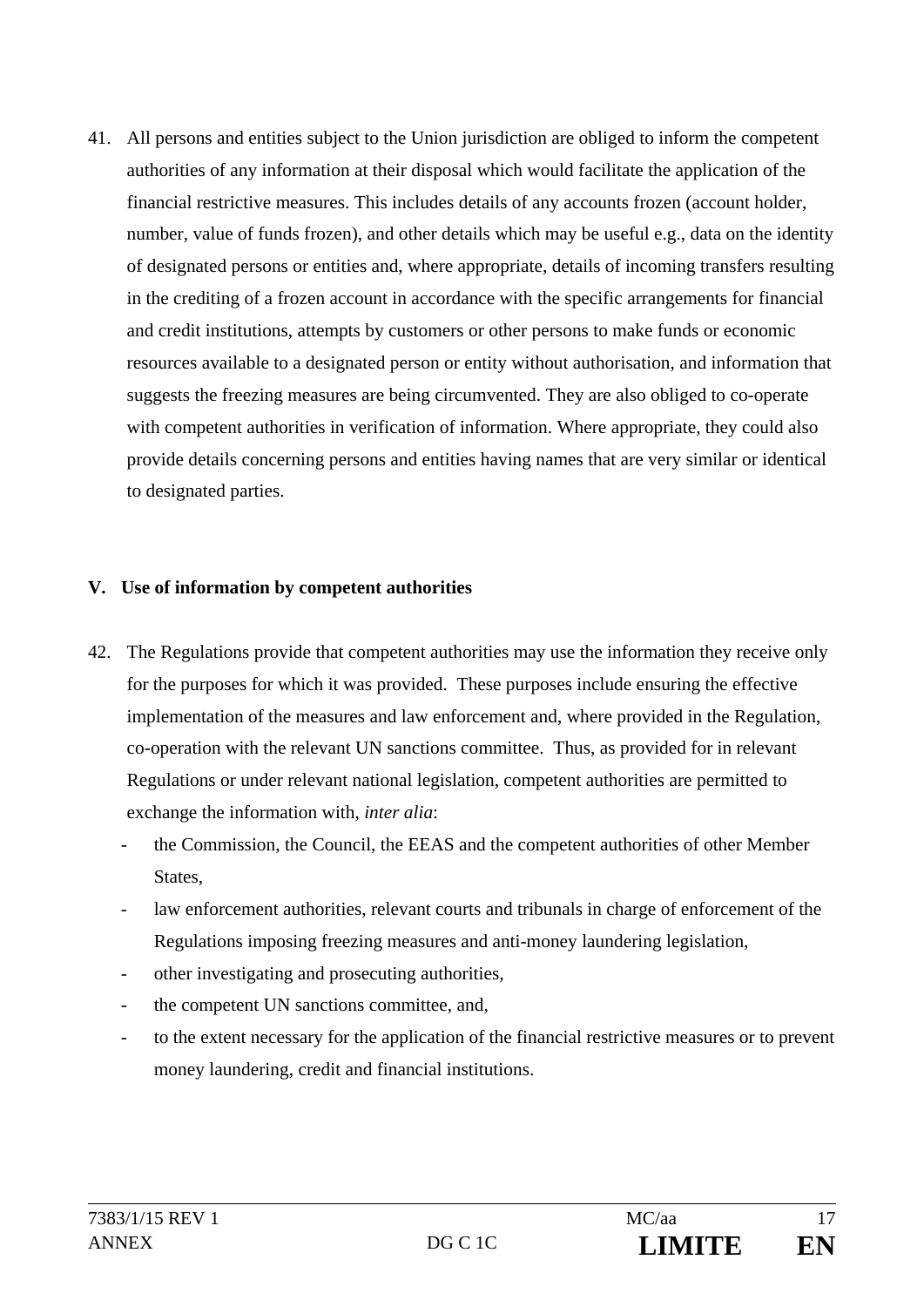43. Competent authorities should not be prevented from sharing information, in accordance with their national law, with the relevant authorities of relevant third states and among each other, where necessary for the purpose of assisting the recovery of misappropriated assets. The Regulations provide that the competent authorities and the Commission are to share relevant information with each other.**<sup>11</sup>**

#### **VI. Funds**

#### a) Freezing of funds belonging to, owned, held or controlled by a designated person or entity

- 44. The freezing of funds, unlike confiscation, does not affect the ownership of the funds concerned. Persons that hold or control funds owned by a designated person or entity (e.g. if the funds have been handed over to a credit institution as collateral) are not required to cease such holding or control, or to obtain an authorisation to continue it.
- 45. All uses of, and dealings with, funds, moving and alterations such as portfolio management, and whether by the designated person or another person holding or controlling such funds, require prior authorisation. Joint ownership of the funds does not negate this requirement, even though third party property as such is not frozen by the Regulations.
- 46. Creditors of a designated person or entity may, without authorisation, transfer to any nondesignated person their financial claims (i.e. claims that represent a financial benefit) against the designated person or entity. The designated person or entity, however, needs an authorisation to transfer his or her financial claim against any other person or entity to any other person.

 $11$ **<sup>11</sup>** See, for example, Paragraph 3 of Article 9 of the Council Regulation (EU) No 270/2011 of 21 March 2011 concerning restrictive measures directed against certain persons, entities and bodies in view of the situation in Egypt.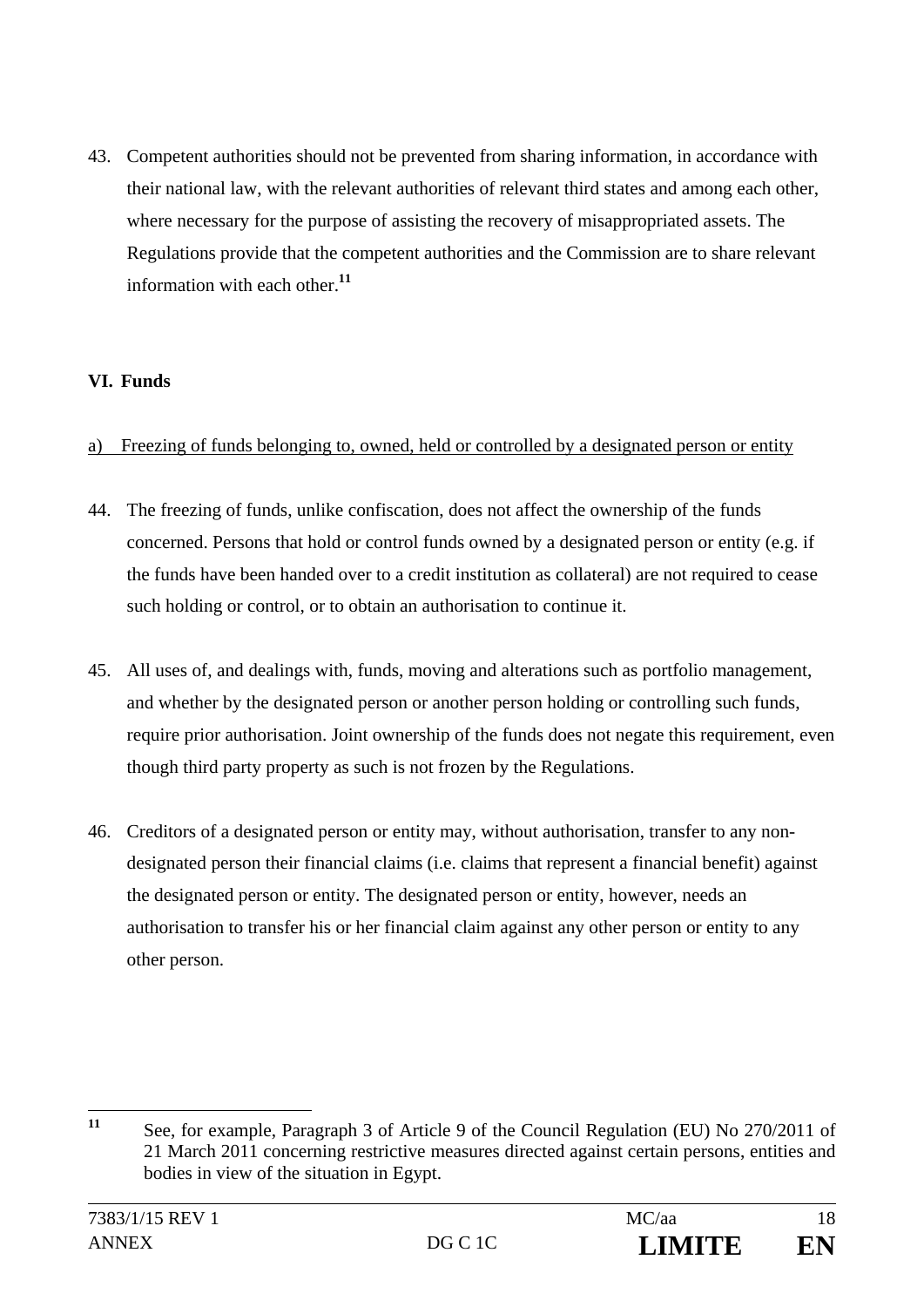- 47. The exercise of a right of set-off by a designated person or entity, or by a non-designated person or entity in respect of a claim against a designated person or entity, is prohibited unless there is prior authorisation.
- 48. The Regulations do not authorise confiscation of cash and funds carried by a designated person; such confiscation may be appropriate in certain circumstances as a matter of national law. However, the authorities are obliged to prevent those funds from being moved, transferred, altered, used, accessed or dealt with in a way prohibited by the Regulations. When authorities are aware that a designated person is carrying cash or other funds, they may well have powers within the existing legal framework, such as anti-terrorism and anti-money laundering laws. Member States may be obliged to respect privileges and immunities conferred as a matter of international law on a designated person, which may limit possible actions**<sup>12</sup>**.

#### b) Making funds available to a designated person or entity

- 49. Making funds available to a designated person or entity, be it by way of payment for goods and services, as a donation, in order to return funds previously held under a contractual arrangement, or otherwise, is generally prohibited unless it is authorised by the competent authority pursuant to the relevant exemption provided for in the Regulation (see also Part X on exemptions).
- 50. However, interest accruing to a frozen account can be added and payments already due under prior contracts, agreements or obligations can be added to that account without prior authorisation**<sup>13</sup>**.

<sup>12</sup> **<sup>12</sup>** For example, if the designated person is travelling to the headquarters of an international organisation and specific provisions of the relevant headquarters agreement apply.

**<sup>13</sup>** See Guidelines, paragraph 83, sub paragraph 2.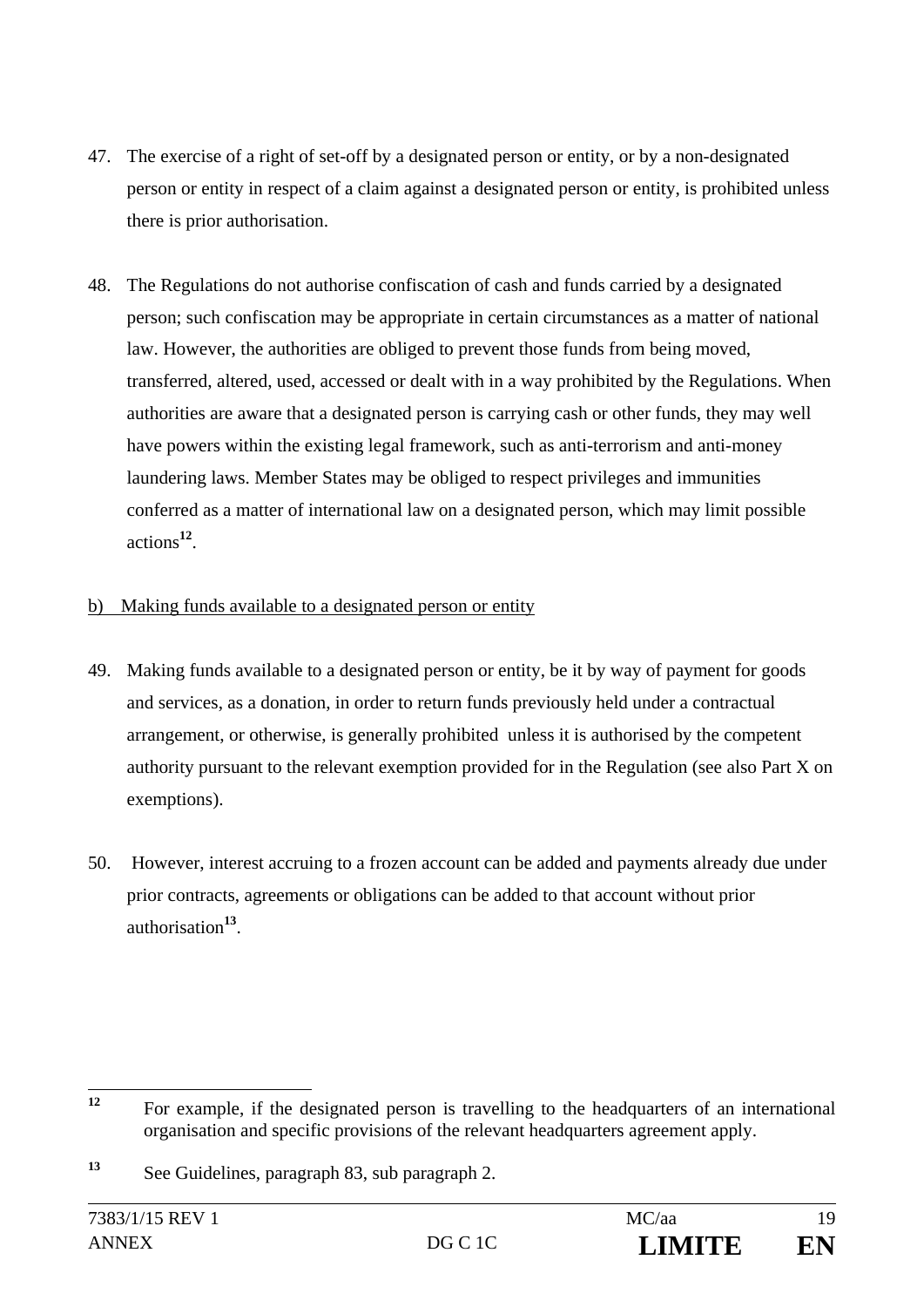- 51. Apart from these cases, a third party initiating the transfer of funds to a designated person needs prior authorisation. A financial or credit institution in the EU that receives funds transferred by a third party to a frozen account is permitted to credit such funds to it without prior authorisation**<sup>14</sup>**. If a person transfers funds to a frozen account without prior authorisation, but claims it was an error, he or she will have to seek an authorisation for the return of the funds, allowing the competent authority to verify his or her version. However, a financial institution can, without authorisation, rectify in its accounting systems its own accidental transfer of funds to a frozen account.
- 52. National laws can define procedures on how to deal with the funds subject to an attempted transfer which is in breach of restrictive measures.

#### **VII. Economic resources**

## a) Freezing of economic resources belonging to, owned, held or controlled by a designated person or entity

53. Economic resources are frozen so as to prevent their use as a parallel or surrogate currency, and avoid circumvention of the freezing of funds. Competent authorities should therefore concentrate on preventing targeted persons and entities from obtaining financial or economic benefits (i.e. funds, goods or services) from economic resources. Preventing consumptive, personal use of economic resources is neither desirable nor intended.

 $14$ See Guidelines, paragraph 84.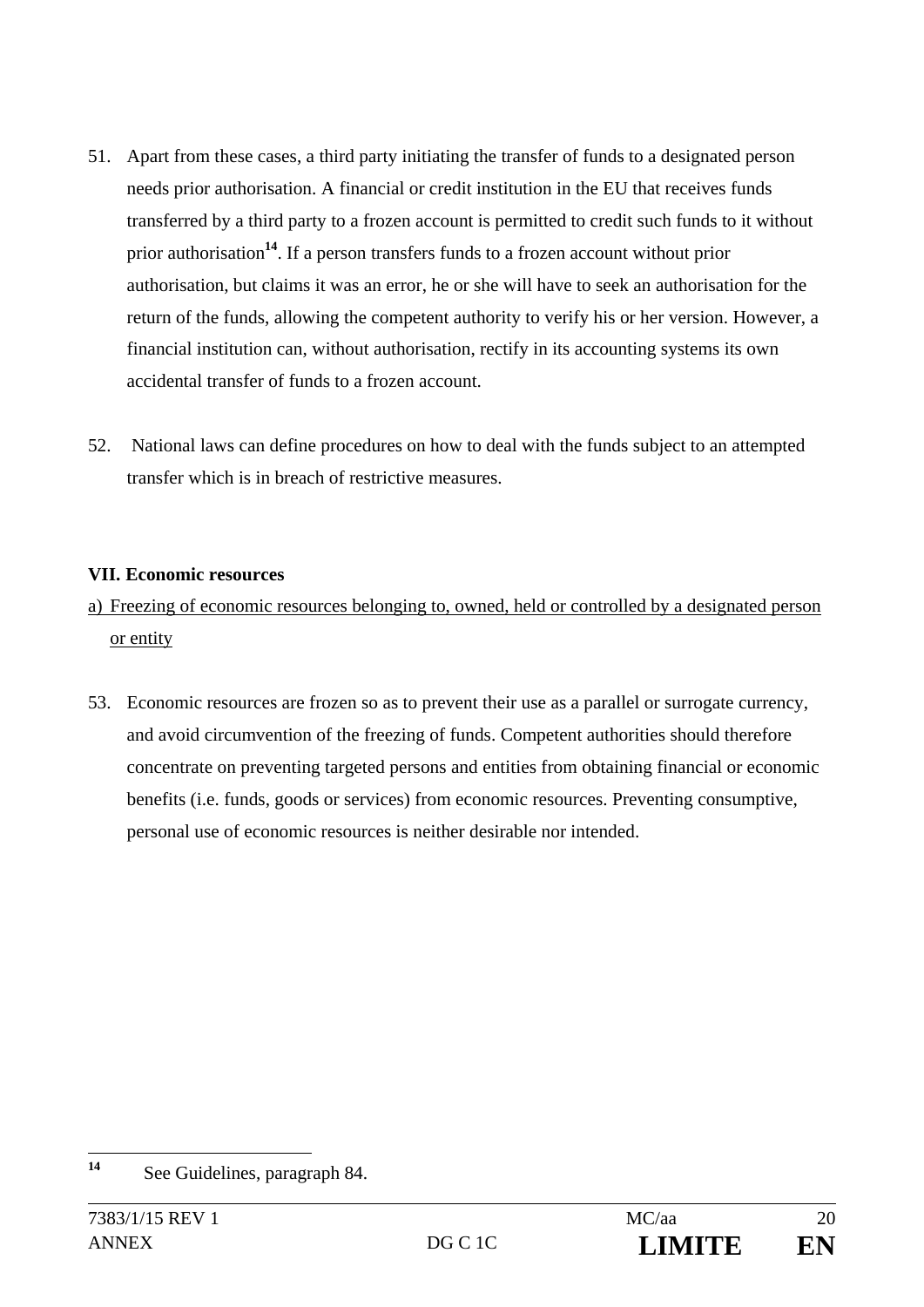- 54. Personal use of frozen economic resources (e.g. living in one's own house or driving one's own car) by a designated person is not prohibited by the Regulations and does not require an authorisation. Assets which are only suitable for personal use or consumption, and therefore cannot be used by a designated person to obtain funds, goods or services, do not fall within the definition of 'economic resources'. Therefore they are not covered by the Regulations and no authorisation is required to make them available to a designated person.
- 55. However, if use of frozen economic resources amounts to an economic activity which could result in the designated person obtaining funds, goods or services (e.g. if the designated person seeks to let his or her house or to operate his or her car as a taxi), it will require prior authorisation.
- 56. All uses of economic resources providing funds, goods or services to the designated person, whether such use is by the designated person or another person holding or controlling such funds, require prior authorisation. Joint ownership of the economic resource does not negate this requirement, even though third party property as such is not frozen by the Regulations.

#### b) Making economic resources available

- 57. Making economic resources available to a designated person or entity, including by gift, sale, barter, or returning economic resources held or controlled by a third party to a designated owner, is prohibited in the absence of an authorisation granted by the competent authority pursuant to the relevant Regulation.
- 58. Making available assets which are only suitable for personal use or consumption, and therefore cannot be used by a designated person to obtain funds, goods or services, does not amount to 'making economic resources available' in the sense of the Regulations and therefore does not require an authorisation (see also Part X on exemptions).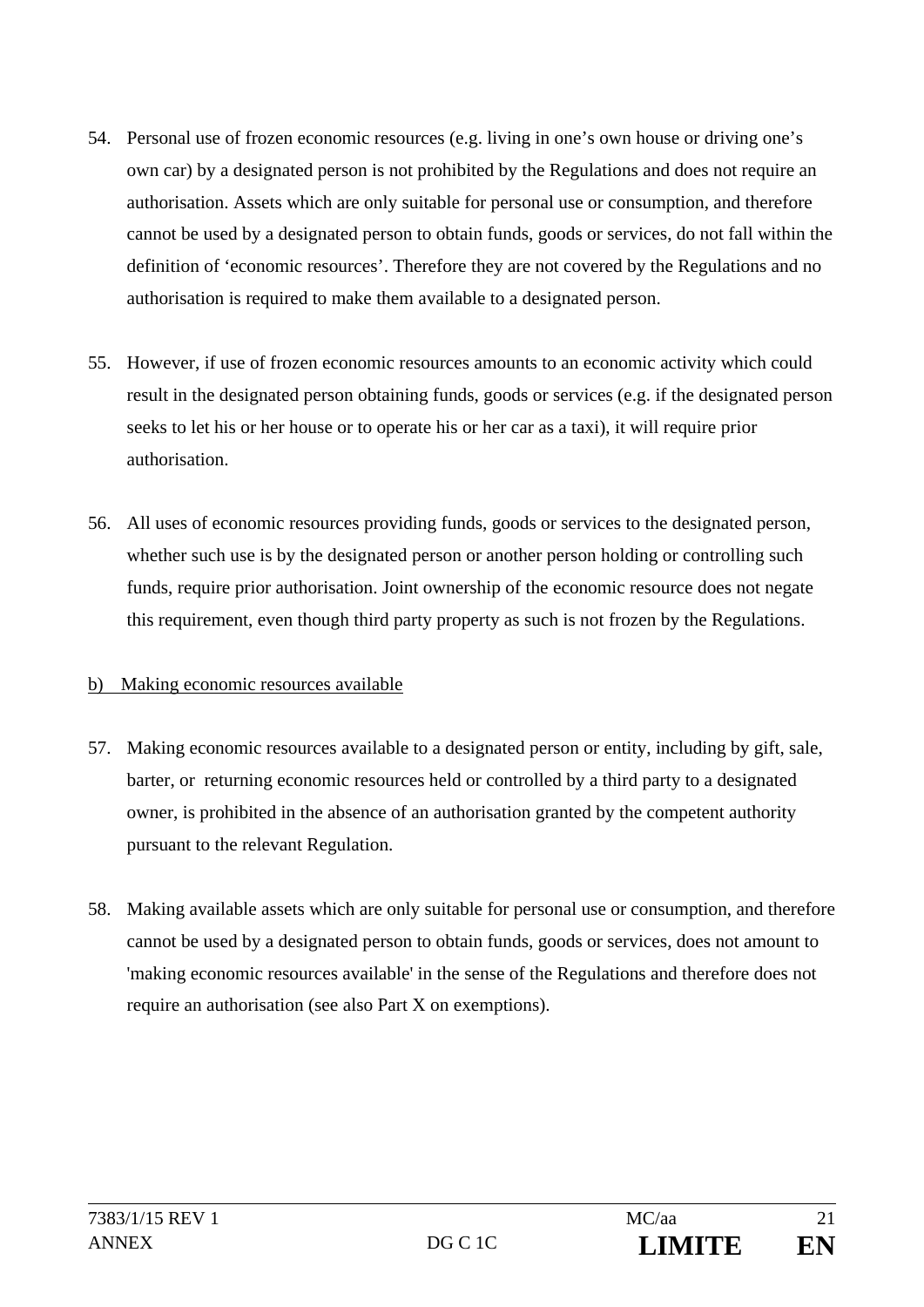- 59. The term 'making economic resources available', which is not defined in the Regulations, has been interpreted by the Court of Justice as having a wide meaning. Rather than denoting a specific legal category of act, it encompasses all the acts necessary under the applicable national law if a person is effectively to obtain full power of disposal in relation to the economic resource concerned. The prohibition on making economic resources available applies to any mode of making available an economic resource, whatever the consideration. The fact that economic resources are made available against payment of a consideration which may be regarded as adequate is therefore irrelevant**<sup>15</sup>**.
- 60. The freezing measures do not require persons that hold or control economic resources owned by a designated person or entity (e.g. if a lease on movable property has been granted or movable goods have been handed over as collateral) to return such economic resources to their owner, and no authorisation is required to continue such holding or controlling. However, since such economic resources are frozen, any new contractual arrangement concerning their use or any dealing with them requires prior authorisation.
- 61. Domestic supplies of utilities such as gas, electricity, water and telephone lines are not prohibited by the Regulations, owing to their consumptive nature and consequent lack of transferability.

 $15$ **<sup>15</sup>** Judgment in Möllendorf, EU:C:2006:596, paragraphs 51, 56, 58 and 59.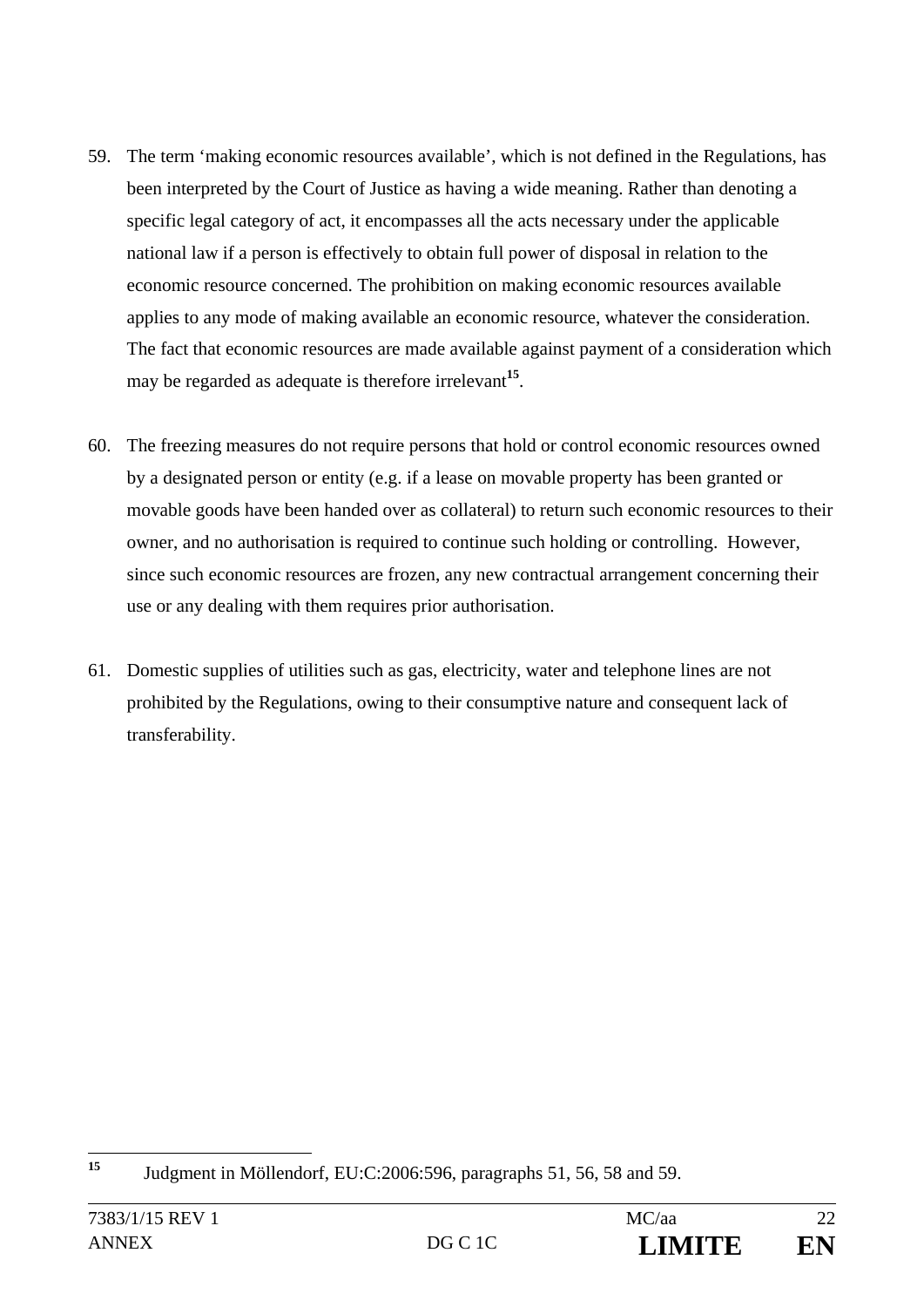## **VIII. Ownership and control**

## *Ownership*

62. The criterion to be taken into account when assessing whether a legal person or entity is owned by another person or entity is the possession of more than 50% of the proprietary rights of an entity or having majority interest in it**<sup>16</sup>**. If this criterion is satisfied, it is considered that the legal person or entity is owned by another person or entity.

## *Control*

- 63. The criteria to be taken into account when assessing whether a legal person or entity is controlled by another person or entity, alone or pursuant to an agreement with another shareholder or other third party, could include, inter alia:
	- (a) having the right or exercising the power to appoint or remove a majority of the members of the administrative, management or supervisory body of such legal person or entity;
	- (b) having appointed solely as a result of the exercise of one's voting rights a majority of the members of the administrative, management or supervisory bodies of a legal person or entity who have held office during the present and previous financial year;
	- (c) controlling alone, pursuant to an agreement with other shareholders in or members of a legal person or entity, a majority of shareholders' or members' voting rights in that legal person or entity;
	- (d) having the right to exercise a dominant influence over a legal person or entity, pursuant to an agreement entered into with that legal person or entity, or to a provision in its Memorandum or Articles of Association, where the law governing that legal person or entity permits its being subject to such agreement or provision;
	- (e) having the power to exercise the right to exercise a dominant influence referred to in point (d), without being the holder of that right**17;**

 $16$ <sup>16</sup> Criterion as in definition provided for in Regulation 2580/2001.

Including, for example, by means of a front company.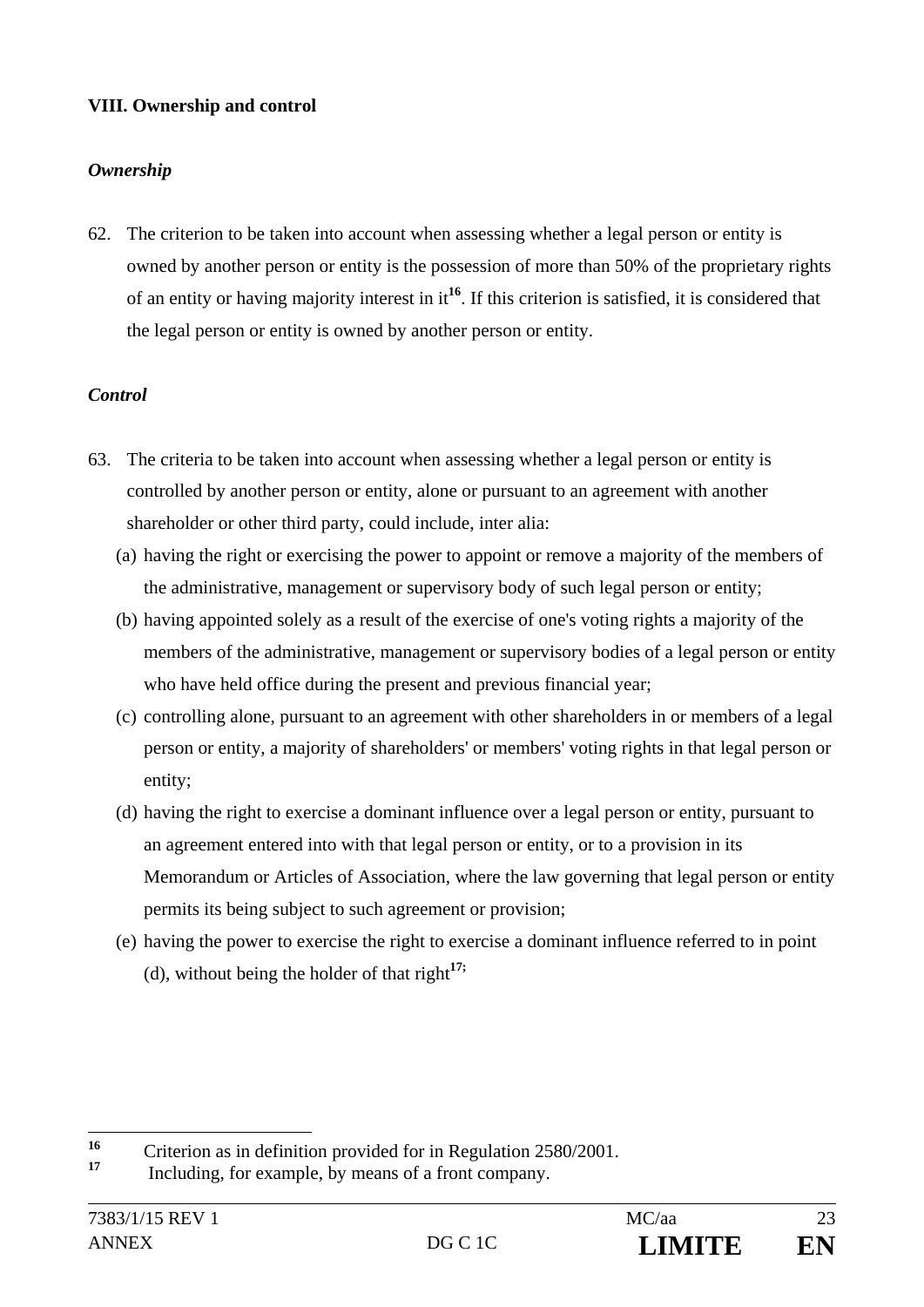- (f) having the right to use all or part of the assets of a legal person or entity;
- (g) managing the business of a legal person or entity on a unified basis, while publishing consolidated accounts;
- (h) sharing jointly and severally the financial liabilities of a legal person or entity, or guaranteeing them.
- 64. If any of these criteria are satisfied, it is considered that the legal person or entity is controlled by another person or entity, unless the contrary can be established on a case by case basis.
- 65. The fulfilment of the above criteria of ownership or control may be refuted on a case by case basis.

## *Making indirectly available funds or economic resources to designated persons and entities*

66. If the ownership or control is established in accordance with the above criteria, the making available of funds or economic resources to non-listed legal persons or entities which are owned or controlled by a listed person or entity will in principle be considered as making them indirectly available to the latter, unless it can be reasonably determined, on a case-by-case basis using a risk-based approach, taking into account all of the relevant circumstances, including the criteria below, that the funds or economic resources concerned will not be used by or be for the benefit of that listed person or entity.

The criteria to be taken into account include, *inter alia*:

- (a) the date and nature of the contractual links between the entities concerned (for instance sales, purchase, or distribution contracts);
- (b) the relevance of the sector of activity of the non-listed entity for the listed entity;
- (c) the characteristics of the funds or economic resources made available, including their potential practical use by, and ease of transfer to, the listed entity.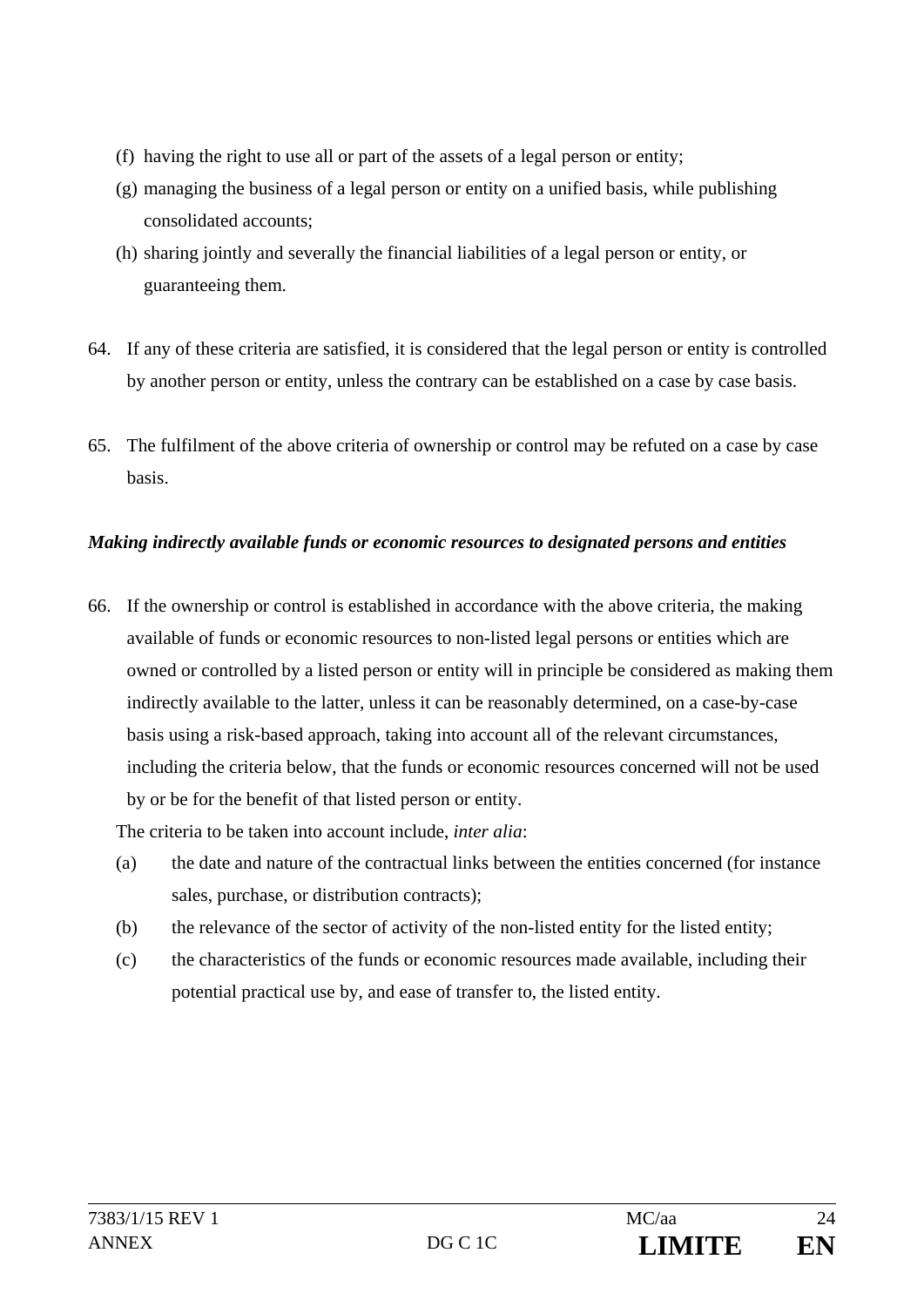- 67. An economic resource will not be considered to have been for the benefit of a listed person or entity merely because it is used by a non-listed person or entity to generate profits which might be in part distributed to a listed shareholder.
- 68. It is to be noted that the indirect making available of funds or economic resources to listed persons or entities may also include the making available of these items to persons or entities which are not owned or controlled by listed entities.

## *Non-liability*

69. The above elements are without prejudice to clauses on non-liability in the relevant legal acts.

## *Information sharing*

- 70. As provided in the relevant EU Regulations**<sup>18</sup>** and in order to facilitate the carrying out of the above assessments Member States have an obligation under EU law to share relevant information at their disposal. Where a competent authority of a Member State has information that a non-listed legal person or entity is owned or controlled by a listed person or entity or any information which might affect the effective implementation of the prohibition on the indirect making available of funds or economic resources, the Member State concerned should, subject to national law, share relevant information with the other Member States and the Commission.
- 71. Without prejudice to the applicable rules concerning reporting, confidentiality and professional secrecy, an economic operator who is aware that a non-listed legal person or entity is owned or controlled by a listed person or entity should inform the competent authority of the relevant Member State and the Commission either directly or through the Member State.

<sup>18</sup> **<sup>18</sup>** For example, Articles 40 and 44 of Regulation (EU) n° 267/2012 concerning restrictive measures against Iran and Articles 29 and 30 of Regulation (EU) n° 36/2012 concerning restrictive measures in view of the situation in Syria.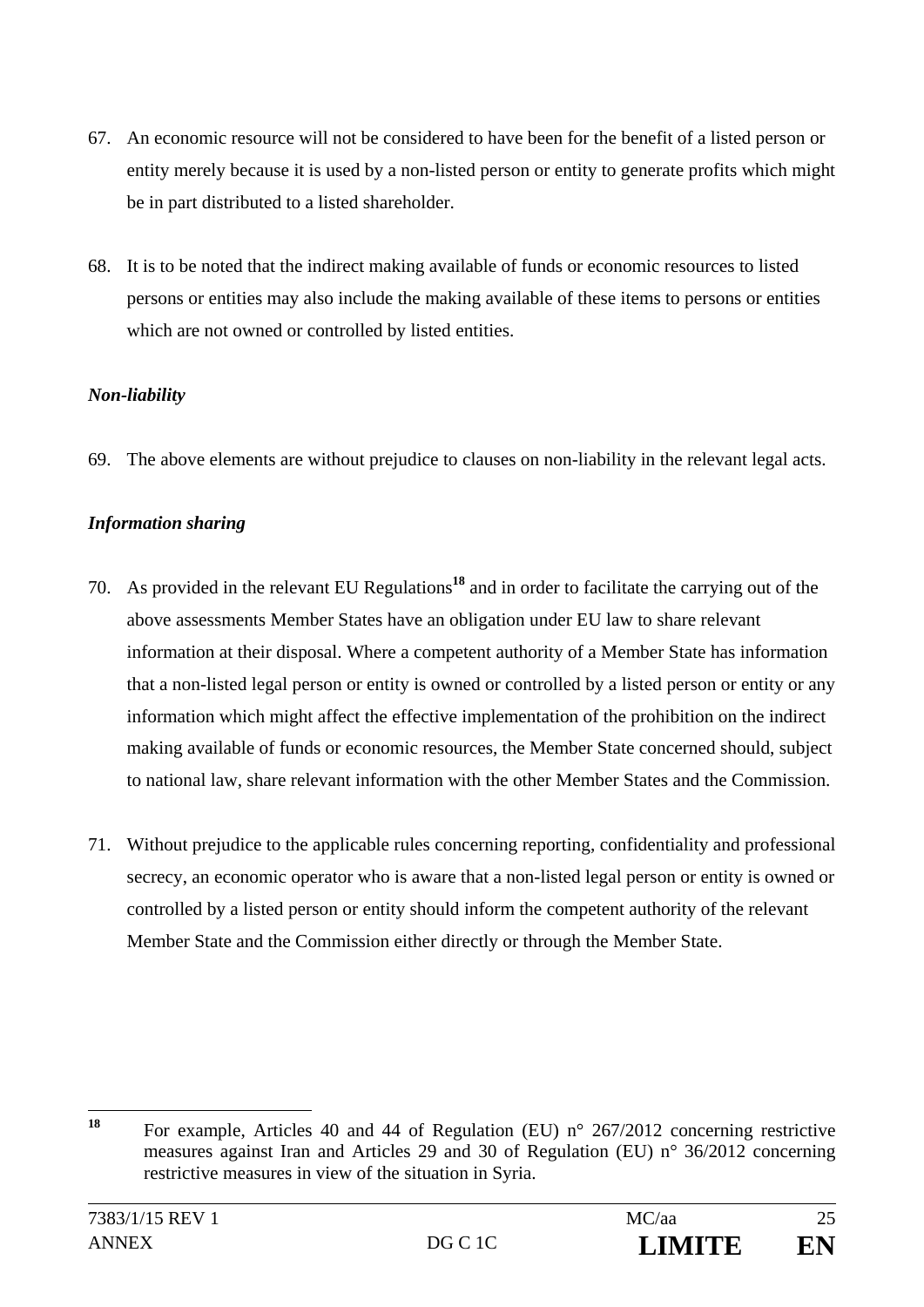#### *Proposals for listing*

72. Where appropriate the Member State concerned should also propose to list the legal person or entity that is established to be owned or controlled by an already listed person or entity.

#### **IX. Designated legal entities**

- 73. Where a legal entity is designated and freezing measures have to be applied, its continued existence as such is not prohibited. In the case of a business, freezing its assets will affect its operation and have direct consequences for third parties such as employees, creditors and others who may have nothing to do with the reason that the entity was listed. Business conducted with such an entity will generally involve either making funds or economic resources available to it, or a change in the form of its funds or economic resources, both of which are prohibited and require prior authorization by the competent authorities.
- 74. In cases where an asset freeze applies to the funds and economic resources of a credit or financial institution, the release of funds from accounts of non-targeted persons or entities held in the targeted credit or financial institution is covered by the "prior contracts" exemption, provided the account was opened before the date of designation of the targeted entity.**<sup>19</sup>**
- 75. If the activities of a designated legal entity are to continue and in order to prevent abuse of funds, appropriate conditions, that need to be elaborated, have to be imposed. These conditions may include measures which ensure that the entity is administered in a way which will not undermine the freezing of funds and economic resources and the prohibition to make funds and economic resources available**20.** It remains open to MS to study further how to put this into practice. In order to again operate freely without any restrictions, de-listing is required.

 $19$ Paragraph 28 of the Guidelines.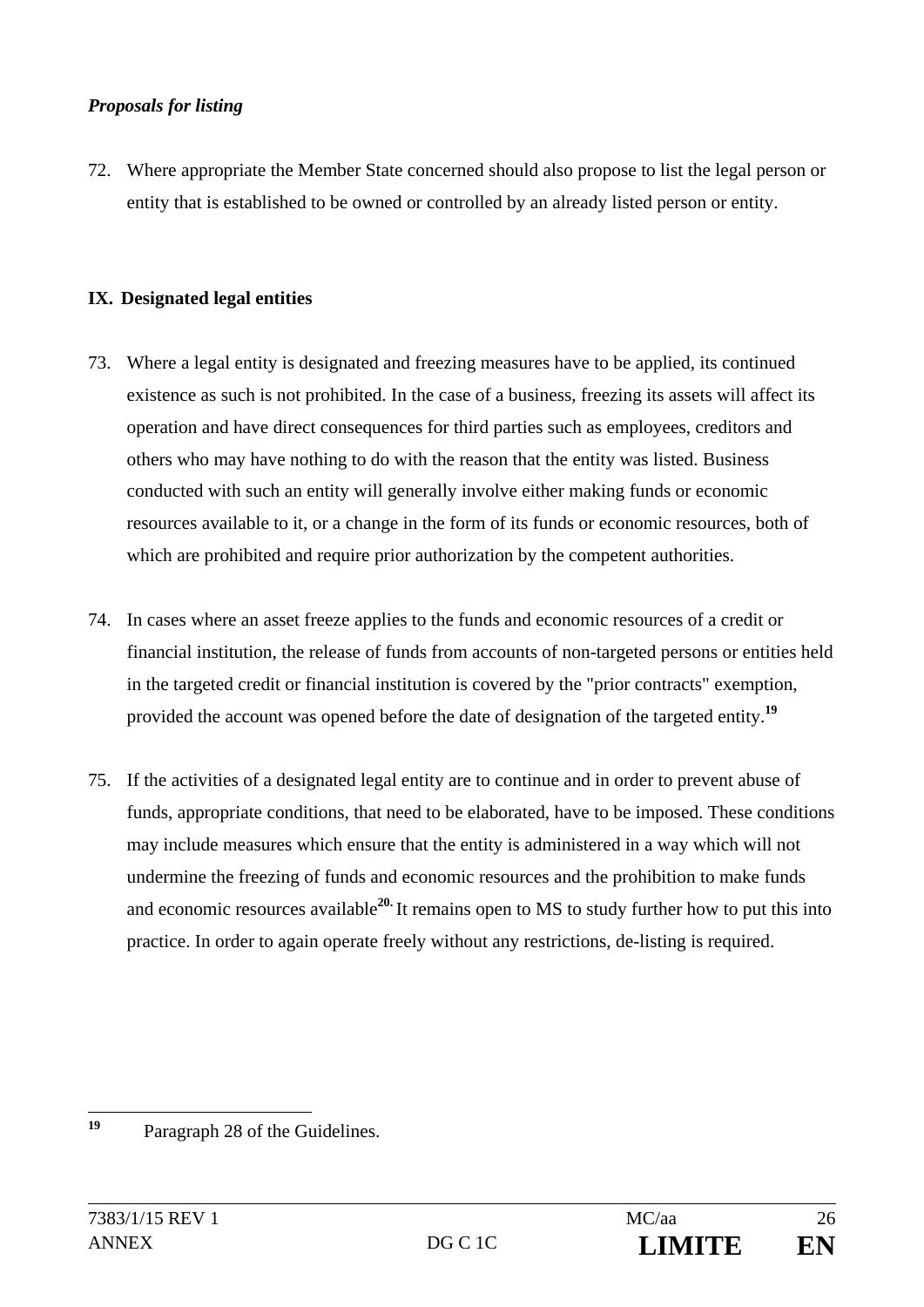#### **X. Exemptions**

- 76. While acting consistently with the letter and spirit of the Regulations, the competent authority shall take into account fundamental rights of designated persons and entities when granting exemptions. In line with the specific derogations provided for in the relevant Regulations, the competent authorities may consider the following:
	- basic needs of designated persons, including in relation to payments for foodstuffs, rent or mortgage, medicines and medical treatment, taxes, insurance premiums, and public utility charges;
	- right of defence in relation to expenses associated with the provision of legal services;
	- right of ownership of the designated person or entity (as the freezing of assets does not affect the ownership of the designated person or entity, but the ability to use the funds);
	- right of ownership of the non-designated legal person or entity where the frozen funds are held;
	- right of ownership of both the designated person or entity and a non-designated person or entity in relation to contracts concluded between them before the designation;
	- international law on diplomatic and consular relations;
	- human safety and environmental protection; or
	- humanitarian purposes, such as, for example, delivering or facilitating the delivery of assistance, including medical supplies, food, or the transfer of humanitarian workers and related assistance or for evacuations from a targeted country.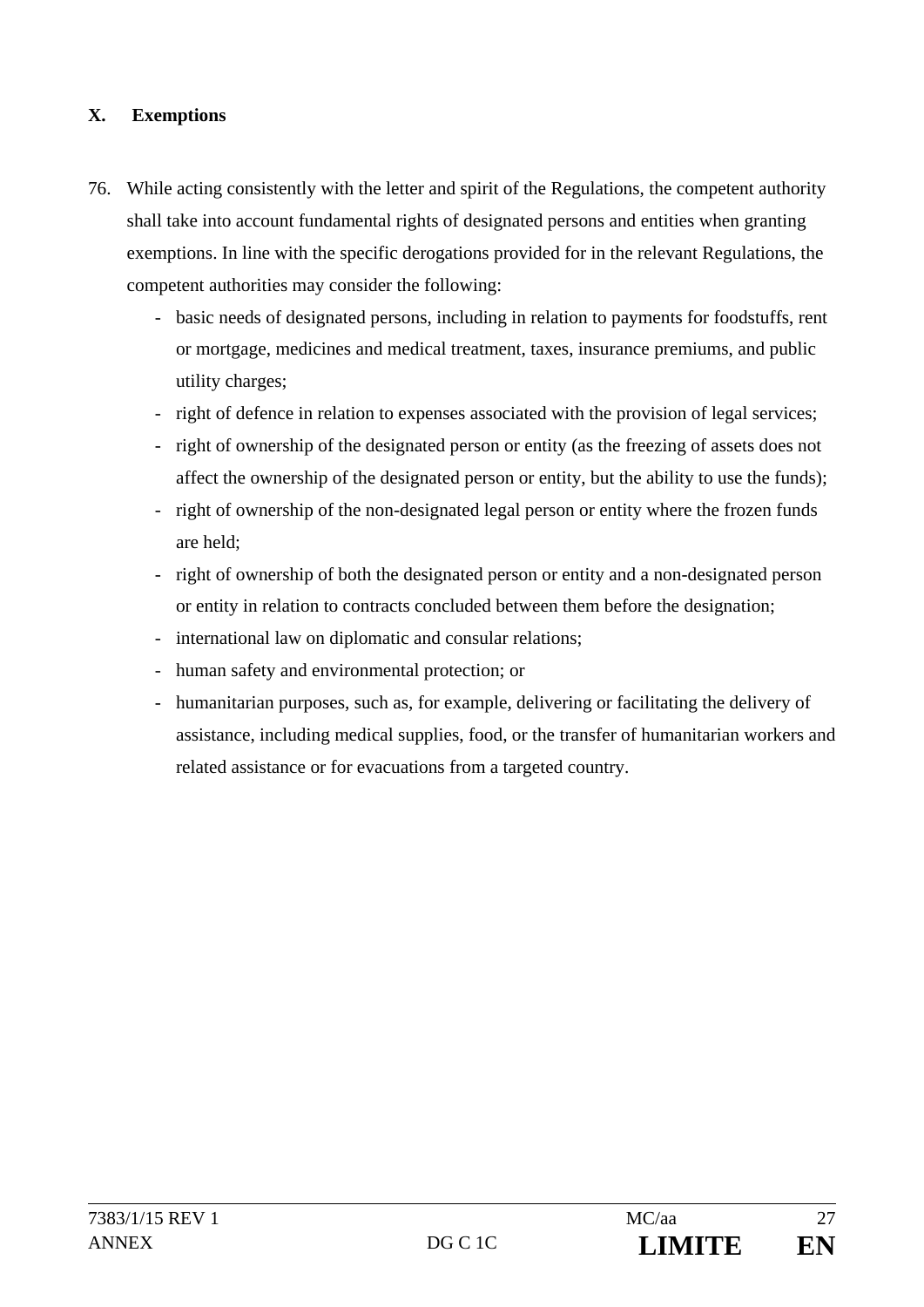77. Financial restrictive measures do not affect a designated person's freedom to engage in work. However, payment for that work requires an authorisation. The competent authority should make appropriate investigations (e.g. confirming the employment) and include appropriate conditions to prevent circumvention. Authorisation in such circumstances should normally require payments to be made to a frozen account<sup>21</sup>. Any payment in cash should be authorised explicitly. Any authorisation should also permit normal deductions for social security and taxes. An authorisation is also required to make welfare benefits available to a designated person.

## *Transfer of funds between EU credit and financial institutions and credit and financial institutions in a third state in relation to certain obligatory or emergency fees*

- 78. Where regulations prohibit the transfer of funds between EU financial and credit institutions on the one hand and credit and financial institutions in a third state on the other hand, charges for services rendered by the government of that third state in connection with over flights or emergency landings of aircrafts owned or operated by a person registered in the EU should be effected provided that (i) the payment is not made to, directly or indirectly, or for the benefit of a designated person or entity and (ii) the payment respects any notification or authorisation obligations as specified in applicable legal acts.
- 79. Where regulations prohibit the transfer of funds between EU financial and credit institutions on the one hand and credit and financial institutions in a third state on the other hand, charges for services rendered for emergency entry into a port of that third state by ships owned or operated by a person registered in the EU should be effected provided that (i) the payment is not made to, directly or indirectly, or for the benefit of a designated person or entity and (ii) the payment respects any notification or authorisation obligations as specified in applicable legal acts.

 $21$ **<sup>21</sup>** Deductions for social security and taxes may be authorised under the exemption for basis expenses (see Guidelines, paragraph 83, sub paragraph 1).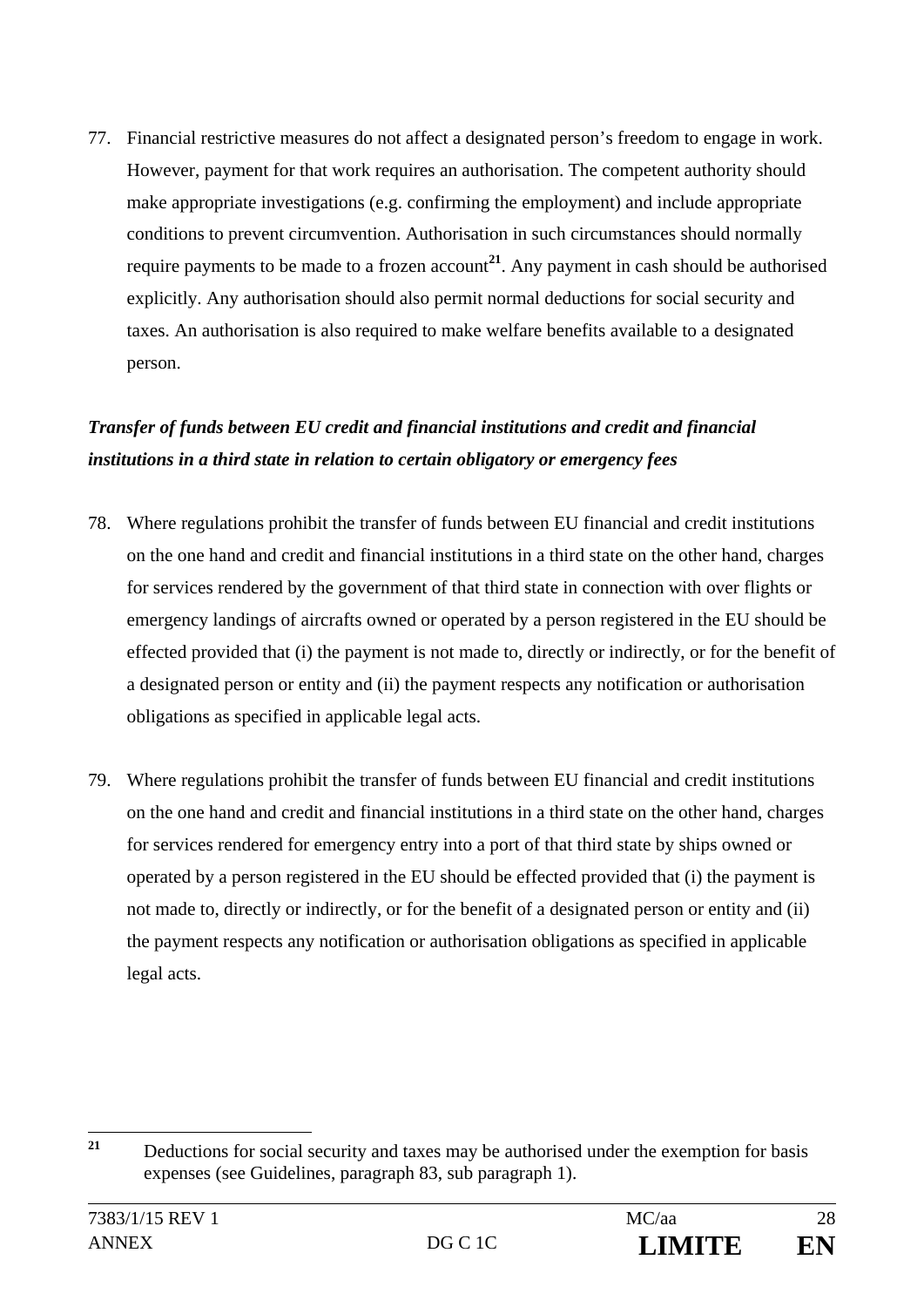#### **XI. Guidance when considering requests for exemptions**

- 80. Designated persons and entities can request an authorisation to use their frozen funds or economic resources, for example to satisfy a creditor. However, designated persons and entities cannot invoke the freezing measures as an excuse for defaulting, if they have not sought an authorisation.
- 81. Funds transferred by or on behalf of a listed person or entity from non-EU banks in relation to a payment to an EU national or entity for a service or good delivered before the person / entity that requests the transfer was listed may in principle be authorised, provided that a case by case assessment revealed that: (i) the transfer is destined for an EU national/entity (ii) the transfer is a payment for a service or good delivered before the person / entity that requests the transfer was listed (iii) the payment is not made to or for the benefit of a listed person or entity (iv) the payment is not made in circumvention of restrictive measures.
- 82. Interested parties can also request authorisations for access to frozen funds or economic resources in accordance with national procedures. The designated person should, to the extent possible, be informed of such requests. The authorisation procedure does not remove the need for ordinary procedures to determine the validity of claims against a designated person or entity and an authorisation does not confer title. In considering such requests, the competent authorities should, inter alia, take into account evidence provided by the creditor and the designated person or entity as to whether there is a legal obligation (contractual or statutory) to provide the funds or economic resources, and consider if there is any risk of circumvention (e.g. if creditor's links with the designated person or entity are such as to raise suspicions).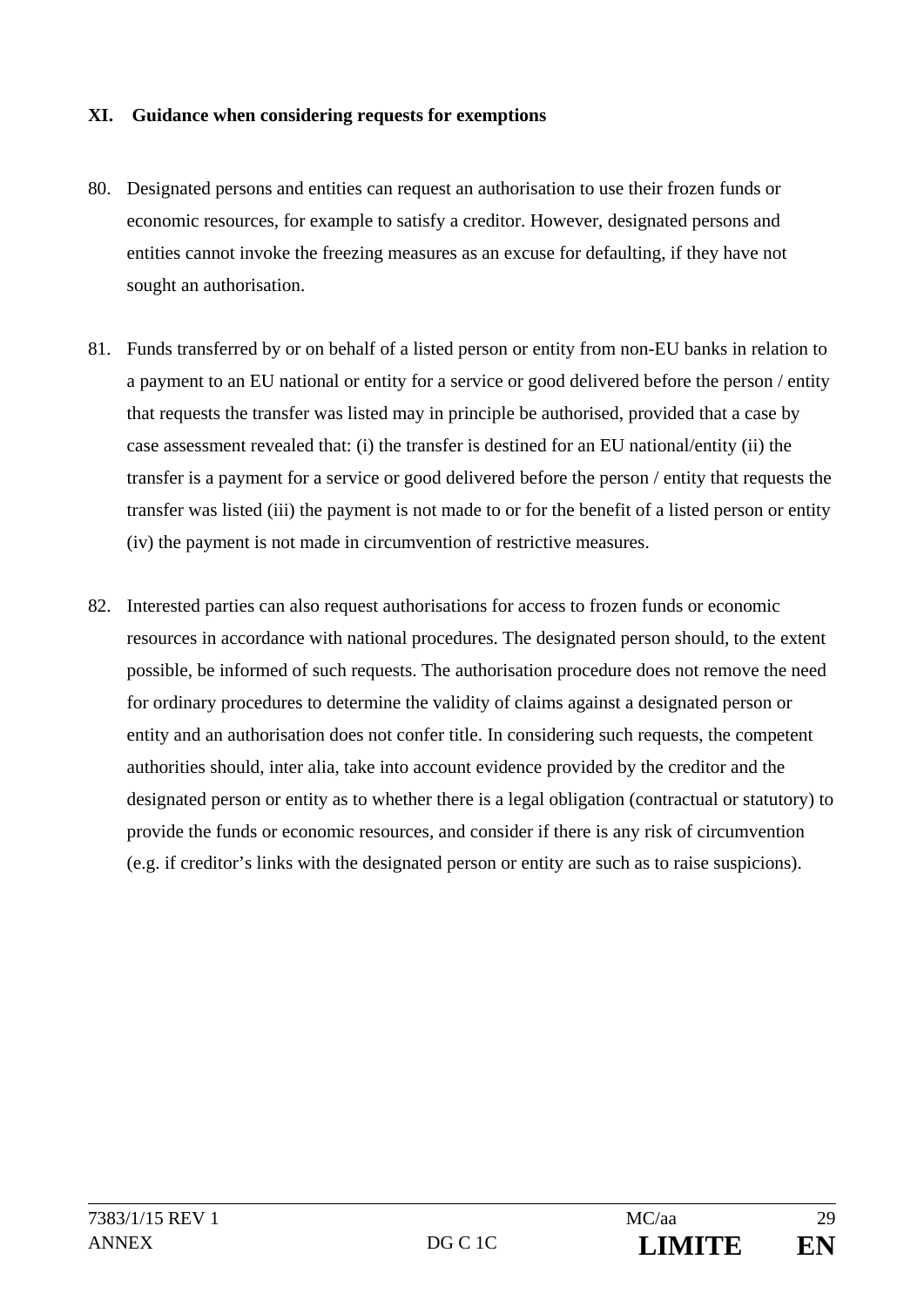- 83. A person or entity wishing to make funds or economic resources available to a designated person or entity must request authorisation, except specific cases when making funds or economic resources available falls under an exception by the applicable Regulation. In considering such requests, the competent authorities should, inter alia, take into account any evidence provided on the justification for the request, and whether the applicant's links with the designated person or entity are such as to suggest that both of them might work together to circumvent**<sup>22</sup>** the freezing measures.
- 84. When considering requests for authorisation to use frozen funds or economic resources or to make available funds or economic resources, competent authorities should make whatever further investigation they deem appropriate in the circumstances, which may include consulting any other Member States with an interest. Also, competent authorities should consider conditions or safeguards in order to avoid released funds or economic resources being used for any purposes incompatible with the purpose of the exemption. Thus, for example, direct bank transfers are preferable to cash payments.
- 85. Appropriate conditions or limits should also be considered where necessary (e.g. on the quantity or the re-sale value of funds or economic resources that may be made available each month) when granting an authorisation, taking into account the criteria set out in the Regulations. All authorisations should be granted in writing and prior to use of or making available of the funds or economic resources concerned.

 $22$ **<sup>22</sup>** See also judgment in Mohsen Afrasiabi and others EU:C:2011:874 paragraphs 60–62 and 68. On the interpretation of the wording "knowingly and intentionally" used with regard to circumvention, see the same judgment, paragraph 68.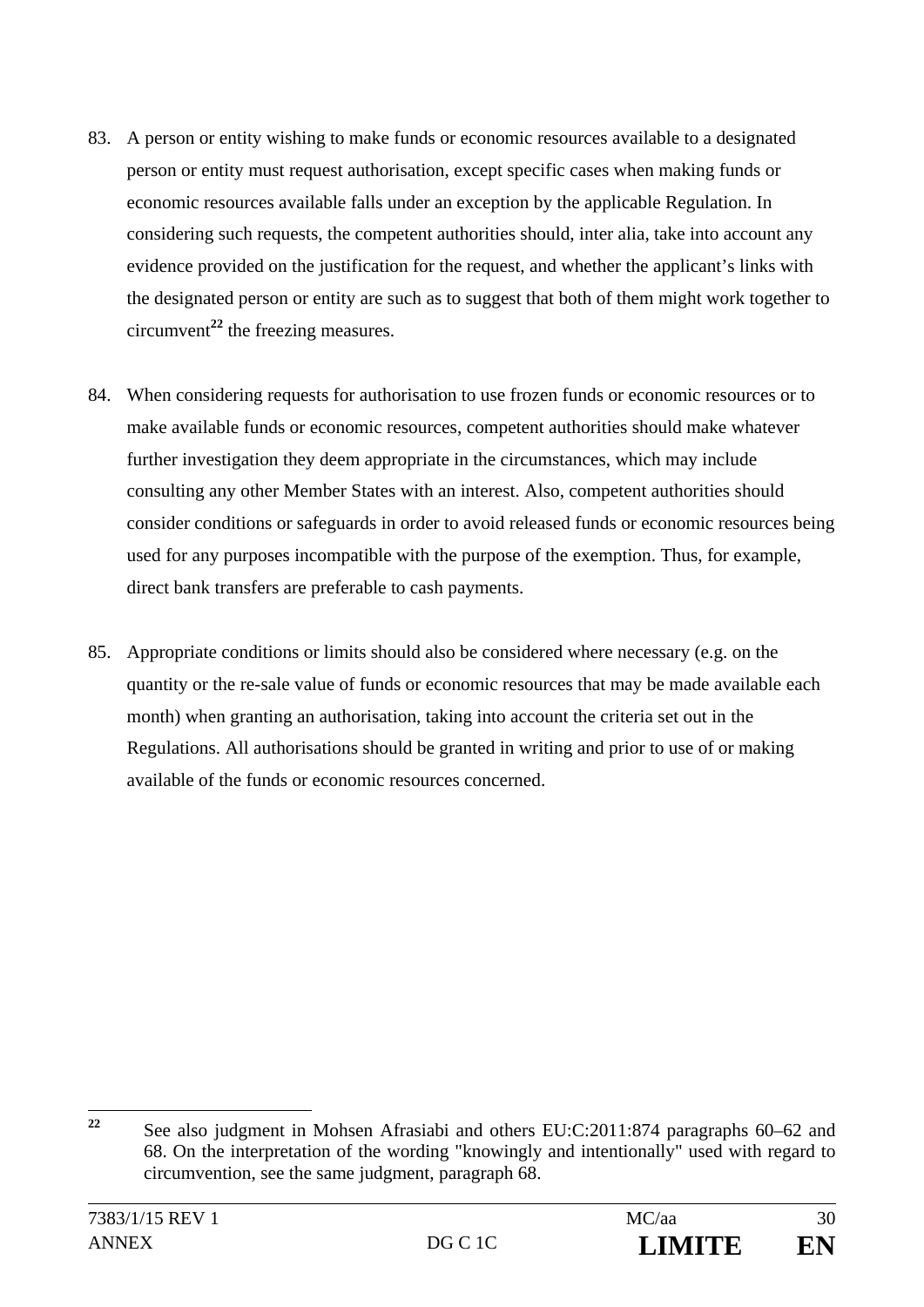86. Regulations oblige competent authorities to inform the person making the request and other Member States whether the request has been granted<sup>23</sup>. This information sharing allows Member States to co-ordinate the granting of exemptions in situations where a designated person has frozen funds or economic resources in more than one Member State.

#### *C. Prohibitions on the provisions of goods*

87. When a regulation provides for an authorisation regime and so requires, the competent authority should inform the other competent authorities and the Commission of rejected authorisation requests. Some regulations do not explicitly provide for an obligation to notify rejected authorisations requests, but the competent authorities should still aim to notify rejected authorisations requests to minimise the risks of distorting competition in the internal market.

## *D. Co-ordination and co-operation*

88. Member States should ensure efficient national co-ordination and communication mechanisms between all relevant government agencies, bodies and services with competence in the field of restrictive measures, such as ministries, financial intelligence units, financial supervisors, intelligence and security services, judicial authorities, the office of the public prosecutor and other law enforcement bodies, as appropriate.

<sup>23</sup> **<sup>23</sup>** Regulation (EC) No 2580/2001 also requires this information to be provided to any other person, body or entity known to be directly concerned. This may represent best practice even where not required by the Regulations.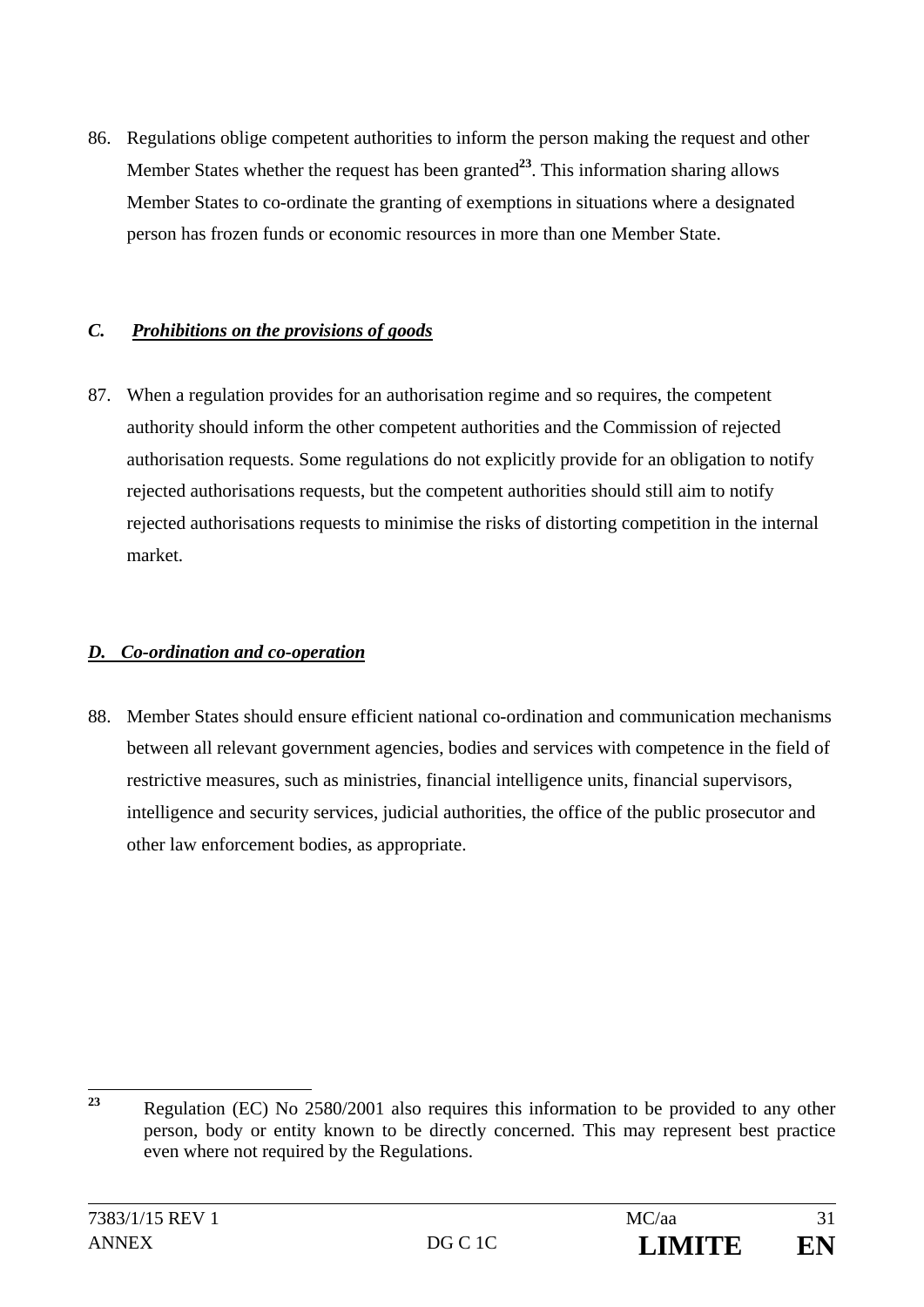- 89. The coordination should allow for expeditious input of intelligence, and follow up to this input by other actors involved. Further to this, investigations should focus, where possible, on identified high risk situations. Such intelligence-driven and risk-based approach could improve effectiveness.
- 90. Member States should also exchange information with, inter alia, other Member States, the Commission, the EEAS, Europol, Eurojust, FATF, Sanctions Committees established by the UN Security Council (including the Committee established pursuant to Resolution 1267 (1999) concerning Al-Qaida) and the UNSC Counter-Terrorism Committee, as appropriate.**<sup>24</sup>**
- 91. Co-ordination and information sharing procedures should be arranged to ensure that information which could provide the basis for a proposal for listing or de-listing is passed on without unnecessary delay. Such procedures should be established on the national level within Member States as well as between Member States and, where appropriate, between the EU, third states, the UN and other relevant international organisations.

#### *Analysis of financial accounts*

92. Member States should ensure that financial transactions linked to the accounts of designated persons or entities are analysed by the appropriate agencies or services. The results of these analyses should, to the extent legally possible, be shared with other states, international organisations, and relevant EU bodies such as Europol concerning terrorist financing. For this, Member States should have procedures in place. Some regulations explicitly provide for an analysis of suspicious transactions by the competent authorities after notification by financial institutions.**<sup>25</sup>**

<sup>24</sup> See also paragraph 17 of Annex I to the Guidelines (informal forum for discussion on implementation issues).

<sup>&</sup>lt;sup>25</sup> Refer to Article 30 (6) (d) of the Council Regulation (EU) No 267/2012 of 23 March 2012 concerning restrictive measures against Iran and repealing Regulation (EU) No 961/2010.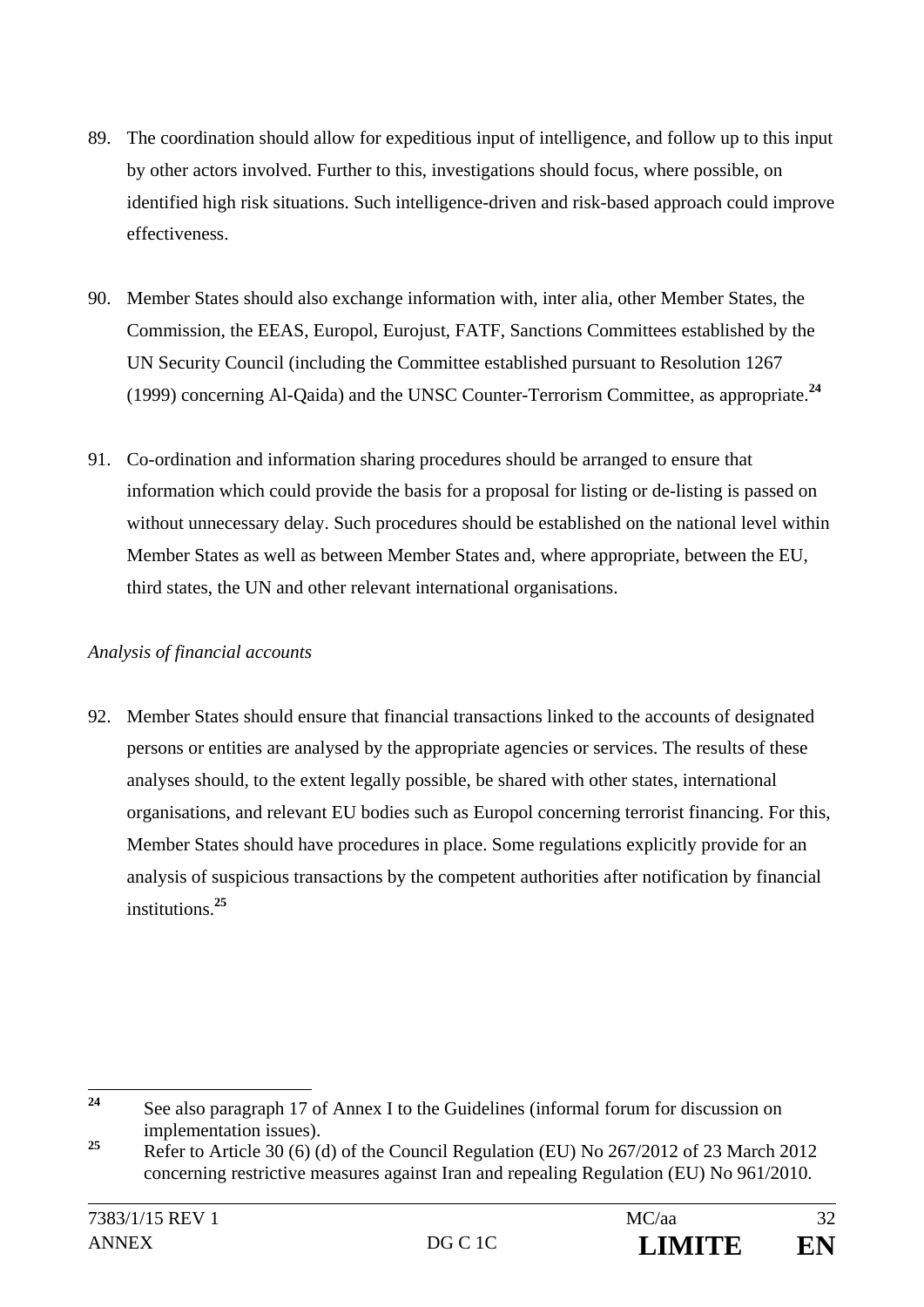#### *Interaction and dialogue with the financial sector on freezing measures*

- 93. Member States should develop structured dialogue and co-operation with relevant private organisations within their jurisdiction, such as credit and financial institutions, on the implementation of freezing measures, in order to ensure effective implementation, optimise the instrument of restrictive measures, and seek to ease the administrative burden for these organisations to the extent possible.
- 94. The Commission and, as appropriate, the EEAS and the Council, will also pursue a dialogue at the EU level with relevant financial organisations on implementation issues as well as legislative issues. In cases of terrorist financing, Member States will also endeavour to provide the financial sector with adequate (and timely) input and feedback, where possible also of an intelligence nature, and up-to-date information on patterns of terrorist financing.
- 95. Member States could consider channels for providing directions and advice to the financial regulators as well as credit and financial institutions.

#### *Dissemination of information on freezing measures to other persons*

96. Member States should make organisations of economic operators other than those in the financial sector and the public aware of the existence of financial restrictive measures, in particular in view of the prohibition on making funds and economic resources available to those designated, and explain the modalities of these measures.

#### *Application tools*

97. The Commission should continue to ensure access for the public (in particular credit and financial institutions) to the "electronic-Consolidated Targeted Financial Sanctions List (e-CTFSL)" as established by the Commission and the European credit sector.